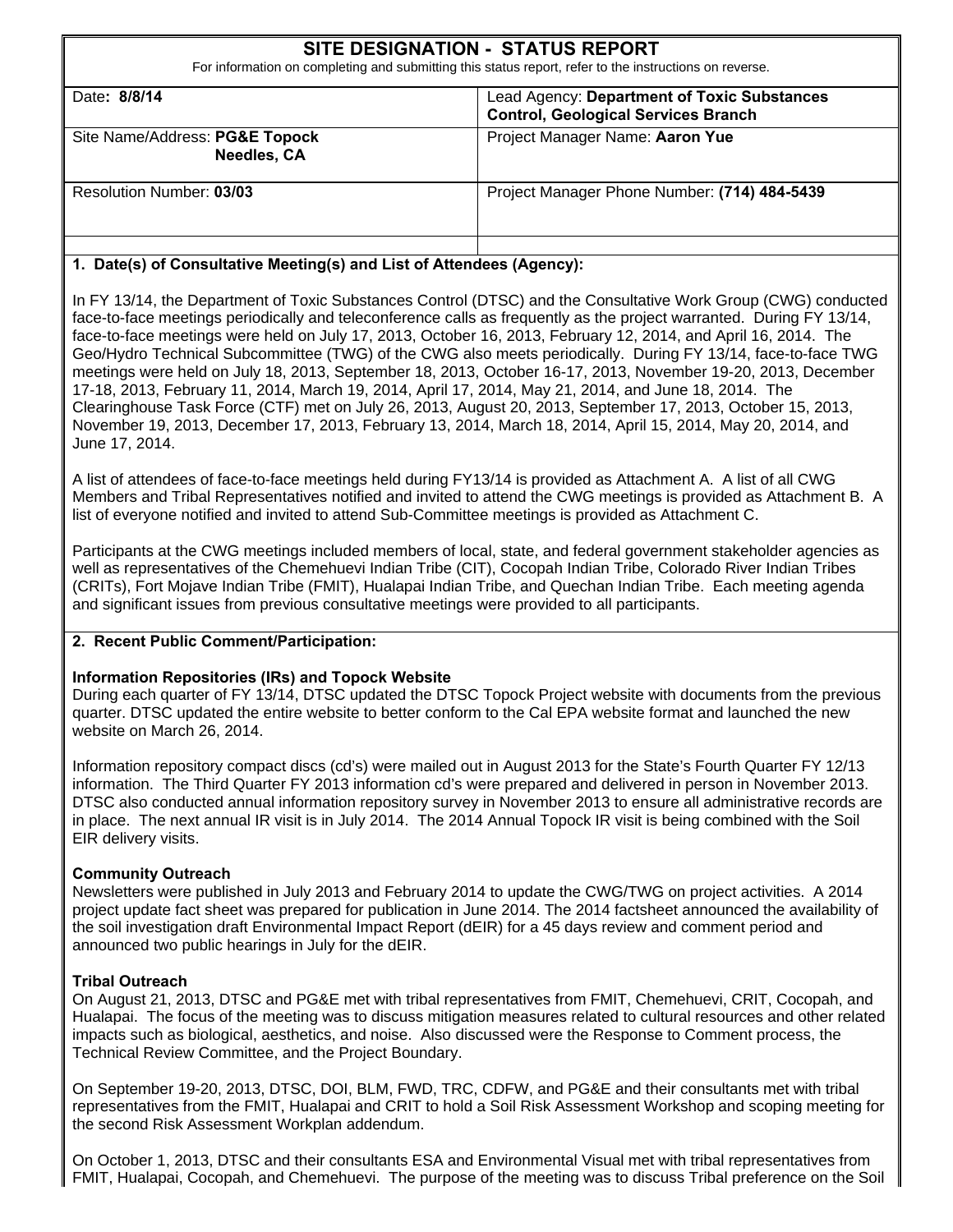EIR Aesthetic/ View shed impact analysis approach.

On October 28, 2013, DTSC and their consultant ESA, met with tribal representatives from FMIT, Hualapai, and Cocopah as a follow-up to the October 1, 203 meeting. A site walk and discussion were focused on the approach to viewshed evaluation for the Soil Investigation EIR.

On December 16, 2013, DTSC and their consultant ESA met with tribal representatives from FMIT, Cocopah, Chemehuevi, and Hualapai. The purpose of the meeting was to discuss conceptual cultural resources mitigation measures for the draft Soil EIR. The meeting was held in Henderson, Nevada.

On December 27, 2013, a meeting and a site walk with the Tribes was held at the Topock Compressor Station for the proposed pipeline alignment at the site for the groundwater remediation 90% design.

On January 23, 2014, DTSC and their consultant ESA, met with tribal representatives from FMIT, CRIT, and Hualapai. This was a second meeting to discuss conceptual cultural resource mitigation measures for the Draft Soil EIR.

On February 4-5, 2014, Topock Orientation #2, Topock Compressor Station. The Topock Orientation is a collaborative effort between DTSC, Tribes, PG&E, and the U.S. Department of the Interior to reduce the learning curve by teaching and orienting new Topock stakeholders to the project.

#### **Topock Site Mailing List Update**

The Topock mailing list was updated in September 2013, December 2013, March 2014, and June 2014. **3. Describe the Potential or Known Areas of Concern:** 

DTSC continues to oversee PG&E in evaluating what is needed to protect the beneficial uses of the Colorado River. From 1951 to 1964, untreated wastewater containing hexavalent chromium was discharged into an area known as the Bat Cave Wash (a dry streambed near the Colorado River). This resulted in a plume of hexavalent chromium contamination in the groundwater beneath the facility which now extends under federal property, managed and overseen by the U.S. Department of Interior.

In addition, there are localized areas within and around the Topock Compressor Station (TCS) where chromium, hexavalent chromium, and other compounds (such as other metals, semi-volatile organic compounds, asbestos), have been found in soils. These occurrences are related to disposal and handling practices when chromium was used at the site. DTSC anticipates that these localized areas of soil contamination will be addressed by PG&E in the soil Corrective Measures Study (CMS) and final remedy.

#### **4. Current Phase of Action:**

#### RFI/RI Volume 1 Addendum

Resolution of comments from DTSC, tribes and stakeholders on the RFI/RI Volume I Addendum was completed in the first three quarters of FY 13/14. On May 30, 2014, the final Addendum was submitted by PG&E and approved by DTSC on June 4, 2014.

#### Soil RFI/RI Workplan and Soil Investigation EIR

DTSC has completed a draft EIR to evaluate the potential environmental impacts for the proposed soil investigation activities. The public comment period for the draft EIR will last from July 7, 2014 to August 21, 2014. Public hearings were held in Needles, California and Golden Shores, Arizona on July 22 and 23, 2014, respectively. On July 25, 2014 and July 30, 2014, the Hualapai Indian Tribe and the Fort Mojave Indian Tribe, respectively, requested a 30 days extension to the public comment period for the draft EIR. DTSC will likely approve an extension for 15 days. DTSC anticipates to certify the soil investigation EIR by the end of 2014.

#### Freshwater Implementation Plan (FWIP)

The Final Implementation Plan for Evaluation of Alternative Freshwater Sources in the Topock Remediation Project Area was submitted on August 2, 2013. DTSC approved and adopted the plan on September 4, 2013. Field work for the Evaluation of Alternative Freshwater Sources began on October 2, 2013 and was completed in February 2014. Field work for the FWIP included: Biological pre-construction reconnaissance for the FWIP on October 2, 2013; Geophysical activities occurred the week of October 22, 2013; Biological, archaeological and historical monitoring for the FWIP occurred continuously during work. The Freshwater Evaluation Technical Memorandum was submitted on April 2, 2014. DTSC and DOI submitted a letter of direction to PG&E on the freshwater source on April 4, 2014. A kick-off meeting for the Freshwater drilling occurred on May 30, 2014. Field work continued throughout June 2014. Biological monitoring was conducted prior and during field work in compliance with mitigation measures.

#### Groundwater Remedy

The Basis of Design Report/ Intermediate (60%) Design for the Final Groundwater Remedy was submitted on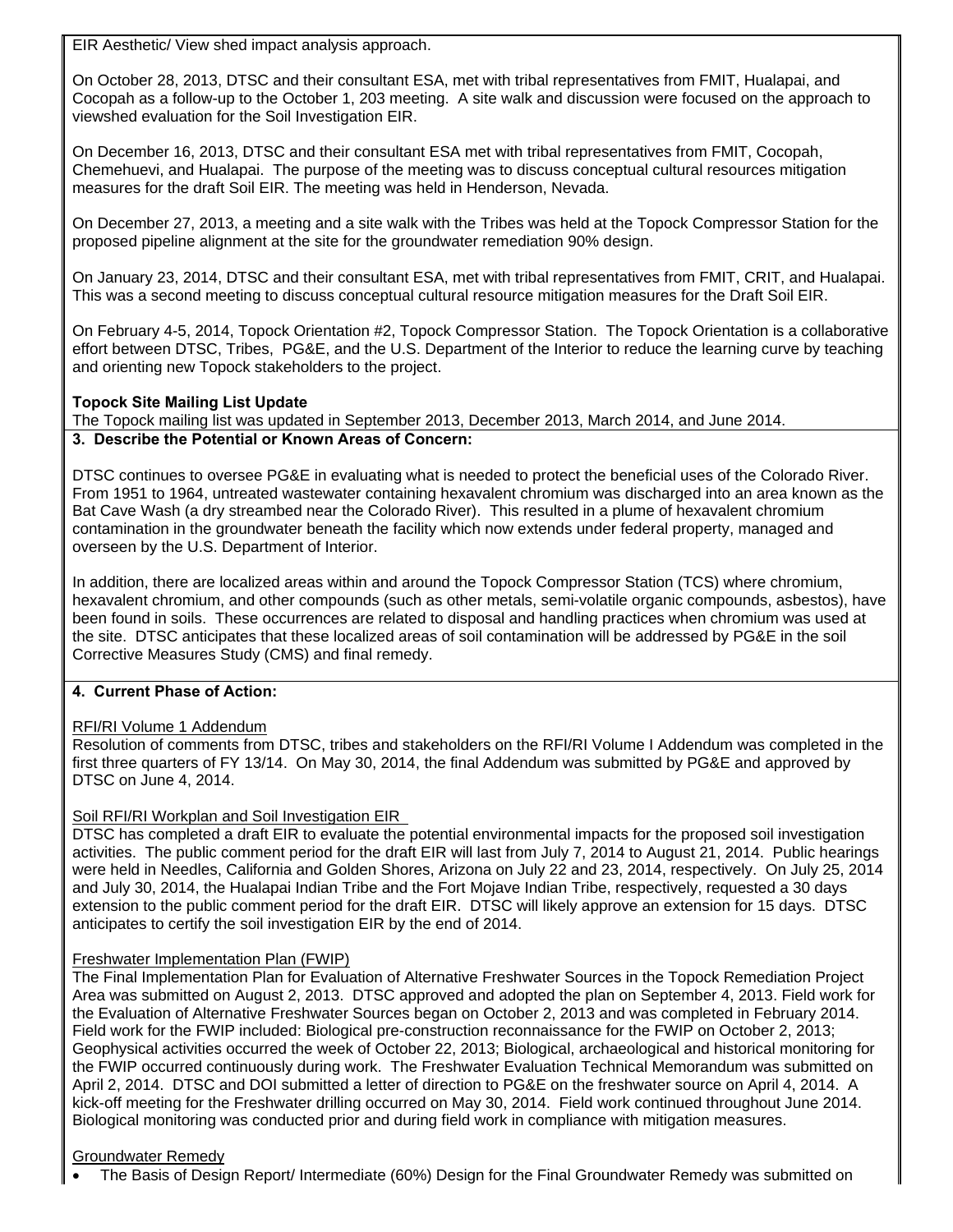| April 5, 2013. Two comment clarification meetings were held on September 3 and 5, 2013. Comment clarification<br>continued at the September 12, 2013 RCRC/CERCLA meeting. Comment resolution was discussed at TWG and<br>RCRA/CERCLA meetings throughout the first three quarters of FY 13/14. Resolution of the 60% Design will be<br>included in the 90% Design report. Final responses to comments (RTCs) were completed at the January 15, 2014<br>RCRA/CERLA meeting and the January 28, 2014 biweekly call.<br>Preparation of the Basis of Design Report/Pre-Final (90%) Design began in the 3 <sup>rd</sup> Quarter of FY 13/14. In support<br>of the remedy design, the following field work was done by PG&E: |                                |  |                          |  |                            |
|------------------------------------------------------------------------------------------------------------------------------------------------------------------------------------------------------------------------------------------------------------------------------------------------------------------------------------------------------------------------------------------------------------------------------------------------------------------------------------------------------------------------------------------------------------------------------------------------------------------------------------------------------------------------------------------------------------------------|--------------------------------|--|--------------------------|--|----------------------------|
| The utility location verification task along the proposed pipeline route south of I-40 in Arizona, and near the<br>Compressor Station entrance in California occurred June 9 - 13 with biological monitoring in compliance with<br>mitigation measures.<br>Land surveying of the verified utility locations occurred during June.                                                                                                                                                                                                                                                                                                                                                                                      |                                |  |                          |  |                            |
| A groundwater Environmental Impact Report Addendum was completed by DTSC on September 4, 2013 for the<br>Freshwater Implementation Plan to locate a source of clean water in Arizona for the remedy. A public notice of the<br>CEQA determination was filed by DTSC the same day.                                                                                                                                                                                                                                                                                                                                                                                                                                      |                                |  |                          |  |                            |
| (Specific activities continued in Section 12)                                                                                                                                                                                                                                                                                                                                                                                                                                                                                                                                                                                                                                                                          |                                |  |                          |  |                            |
| 5. Proposed Site Use (check the appropriate box[es]):                                                                                                                                                                                                                                                                                                                                                                                                                                                                                                                                                                                                                                                                  |                                |  |                          |  |                            |
| $\boxtimes$ Commercial/Industrial/Retail $\Box$ Residential (single/Multi-family, Sale/rental product)                                                                                                                                                                                                                                                                                                                                                                                                                                                                                                                                                                                                                 |                                |  |                          |  |                            |
|                                                                                                                                                                                                                                                                                                                                                                                                                                                                                                                                                                                                                                                                                                                        |                                |  |                          |  |                            |
| $\boxtimes$ Park or Open Space $\Box$ Schools, Hospitals Day Care Centers or Other Non-Industrial Sensitive Uses                                                                                                                                                                                                                                                                                                                                                                                                                                                                                                                                                                                                       |                                |  |                          |  |                            |
| 6. List any Technical Problems:                                                                                                                                                                                                                                                                                                                                                                                                                                                                                                                                                                                                                                                                                        |                                |  |                          |  |                            |
| N/A                                                                                                                                                                                                                                                                                                                                                                                                                                                                                                                                                                                                                                                                                                                    |                                |  |                          |  |                            |
| 7. Permits Required/Issued to Date and Pending Permit Issues:                                                                                                                                                                                                                                                                                                                                                                                                                                                                                                                                                                                                                                                          |                                |  |                          |  |                            |
| None                                                                                                                                                                                                                                                                                                                                                                                                                                                                                                                                                                                                                                                                                                                   |                                |  |                          |  |                            |
| 8. Deed Restriction/Land Use Control in Place?                                                                                                                                                                                                                                                                                                                                                                                                                                                                                                                                                                                                                                                                         |                                |  |                          |  |                            |
|                                                                                                                                                                                                                                                                                                                                                                                                                                                                                                                                                                                                                                                                                                                        |                                |  |                          |  |                            |
| $\Box$ Yes                                                                                                                                                                                                                                                                                                                                                                                                                                                                                                                                                                                                                                                                                                             | $\boxtimes$ No                 |  |                          |  |                            |
| <b>Effective Date:</b>                                                                                                                                                                                                                                                                                                                                                                                                                                                                                                                                                                                                                                                                                                 |                                |  |                          |  |                            |
| 9. Engineering Controls (check applicable controls in place):<br>Air Sparging                                                                                                                                                                                                                                                                                                                                                                                                                                                                                                                                                                                                                                          | <b>Construct Landfill Cell</b> |  | X Fence Site             |  | Remove Free Product        |
| $\overline{X}$<br><b>Capped Site</b>                                                                                                                                                                                                                                                                                                                                                                                                                                                                                                                                                                                                                                                                                   | <b>Containment Barrier</b>     |  | X In Situ Treatment      |  | Soil Vapor Extraction      |
| Consolidate and Cap                                                                                                                                                                                                                                                                                                                                                                                                                                                                                                                                                                                                                                                                                                    | <b>Dual Phase Extraction</b>   |  | Passive Venting          |  | <b>Treatment at Hookup</b> |
| Passive Vent under                                                                                                                                                                                                                                                                                                                                                                                                                                                                                                                                                                                                                                                                                                     | Enhanced                       |  | <b>Monitored Natural</b> |  | $X$ Pump and Treat         |
| Structure                                                                                                                                                                                                                                                                                                                                                                                                                                                                                                                                                                                                                                                                                                              | Biodegradation                 |  | Attenuation              |  | Groundwater                |
| Vent Soil                                                                                                                                                                                                                                                                                                                                                                                                                                                                                                                                                                                                                                                                                                              | OTHER (specify):               |  |                          |  |                            |
|                                                                                                                                                                                                                                                                                                                                                                                                                                                                                                                                                                                                                                                                                                                        |                                |  |                          |  |                            |
| 10. Target Cleanup Levels/Current Contamination Levels:<br>Remedial action objectives (RAOs) for groundwater contaminants were presented in the Groundwater CMS and the<br>Statement of Basis. The Statement of Basis was published on January 31, 2011. The Remedial Design is currently<br>ongoing.                                                                                                                                                                                                                                                                                                                                                                                                                  |                                |  |                          |  |                            |
| PG&E is implementing an Interim Measure (IM) consisting of groundwater extraction for hydraulic control of the plume<br>boundaries in the Colorado River floodplain and management of extracted groundwater. The groundwater extraction,<br>treatment, and injection systems, collectively, are referred to as Interim Measure Number 3 (IM-3). Currently, the IM-3<br>facilities include a groundwater extraction system (four extraction wells: TW-2D, TW-3D, TW-2S, and PE-1),<br>conveyance piping, a groundwater treatment plant, and an injection well field for the discharge of the treated<br>groundwater (two injection wells: IW-2 and IW-3).                                                               |                                |  |                          |  |                            |
| 11. Ongoing Monitoring (specify timeframes and/or describe "Other"):                                                                                                                                                                                                                                                                                                                                                                                                                                                                                                                                                                                                                                                   |                                |  |                          |  |                            |
| Groundwater<br>$\Box$ Air<br>⊠<br>⊠ Other Specify: Colorado River Sampling and Monitoring                                                                                                                                                                                                                                                                                                                                                                                                                                                                                                                                                                                                                              |                                |  |                          |  |                            |
| The current Groundwater Monitoring Program includes over 100 monitoring wells. Sampling for hexavalent chromium<br>and dissolved total chromium occurs:                                                                                                                                                                                                                                                                                                                                                                                                                                                                                                                                                                |                                |  |                          |  |                            |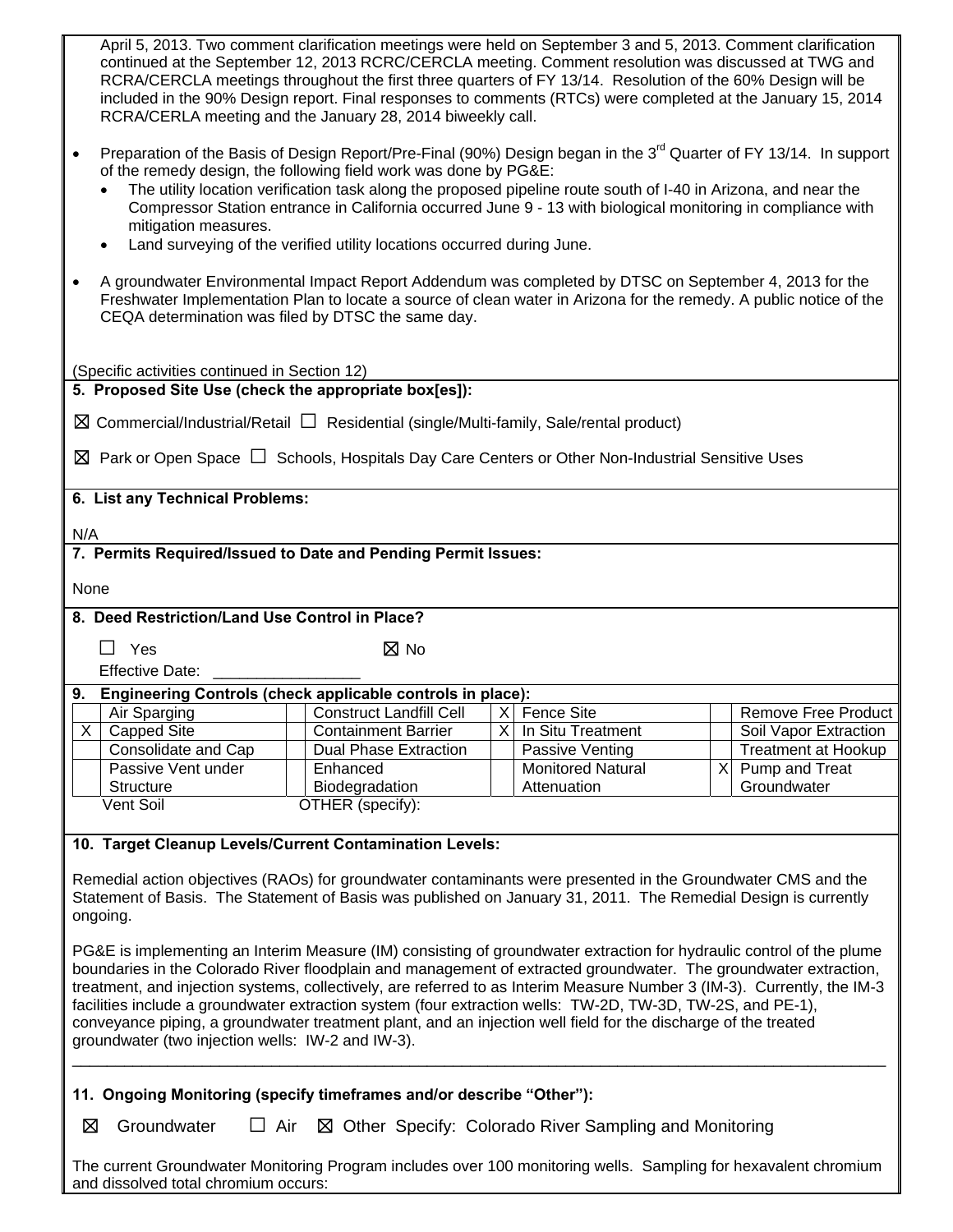- monthly in 2 wells during low river periods in winter and monthly in 2 extraction wells,
- monthly in 4 river shoreline locations, 2 other surface water monitoring locations, and 10 in-channel river locations during low river periods in winter,
- quarterly in 56 wells, 4 river shoreline locations, 2 other surface water monitoring locations, and 10 inchannel river locations,
- semi-annually in 91 wells,
- annually in 130 wells, and
- biennially in 143 wells

PG&E also conducts a Compliance Monitoring Program for the operation of the Interim Measures pump and treat system which includes monitoring of eleven wells semi-annually and six wells annually,

**Oversight Agency Costs Reimbursed To Date:** DTSC labor expenditures for July 2013 to June 2014: DTSC spent 7,424 hours with an oversight cost of \$1,438,799.60.

#### **12. Additional Comments or Issues – add additional pages as needed**

(Continued from Section 4)

Specific activities during FY 13/14 included the following:

Surveys

- A plant survey for arrowweed and lyceum was conducted December 16-17, 2013 in response to a comment from DOI on the 60% design (#311 DOI-140).
- A supplemental ethno botanical survey was submitted in February 28, 2014.
- Protocol surveys for the Southwest Willow Flycatcher occurred on May 19-23, June 2 6; June 16 20; and June 30 to July 3, 2014.
- Western Yellow Billed Cuckoo surveys occurred on June 16-20, and June 30, 2014.

#### **Wells**

Excavation work for the Old Well in Bat Cave wash was completed during the  $1<sup>st</sup>$  and  $2<sup>nd</sup>$  Quarters FY 13/14. This well has been renamed to TCS Well No. 4. Soil samples were collected during the excavation work. A video log was completed on April 1, 2014 for TCS-4. From TCS-4, a soil sample was collected on March 25, 2014 and a groundwater sample was collected on May 20, 2014.

Monitoring Programs

- EIR Mitigation Monitoring and Reporting Program requirements appropriate to the design and planning stages of the Final Groundwater Remedy is being implemented. Quarterly EIR Mitigation Measures Compliance Report for the Final Groundwater Remedy was submitted by PG&E on July 31, 2013, October 31, 2013, January 31, 2014, and April 30, 2014.
- Implementation of the groundwater and surface water monitoring program continued during FY 13/14. Groundwater monitoring events occurred on September 9 – October 3, 2013; November 4 – December 19, 2013; February 10 – March 6, 2014; and April 9 – May14, 2014. Surface water monitoring events occurred on July 15-16, 2013; November 20-21, 2013; January 13-14, 2014, and May 21-22, 2014.
- The field portion of a technical trial of sampling methods was completed in March 2013. The technical memorandum was included as Appendix H in the  $2^{nd}$  Quarter FY 13/14 and Annual Performance Monitoring and Site-Wide Groundwater and Surface Water Monitoring Report (PMP/GMP) on March 14, 2014. The technical trial included three consecutive groundwater monitoring events in the  $1<sup>st</sup>$ ,  $2<sup>nd</sup>$ , and  $3<sup>rd</sup>$  Quarters of FY 12/13.
- PG&E continued post-test monitoring of the floodplain and upland *in situ* pilot tests during FY 13/14. Both the Annual 2013 Floodplain *in situ* pilot tests monitoring report and the Annual Upland *in situ* pilot tests monitoring report were submitted October 11, 2013.
- Continuous operation of the Interim Measure groundwater extraction, treatment, and injection facility continued throughout FY 13/14. As of March 31, 2014, the Interim Measure removed approximately 7,900 pounds of chromium from the extracted groundwater.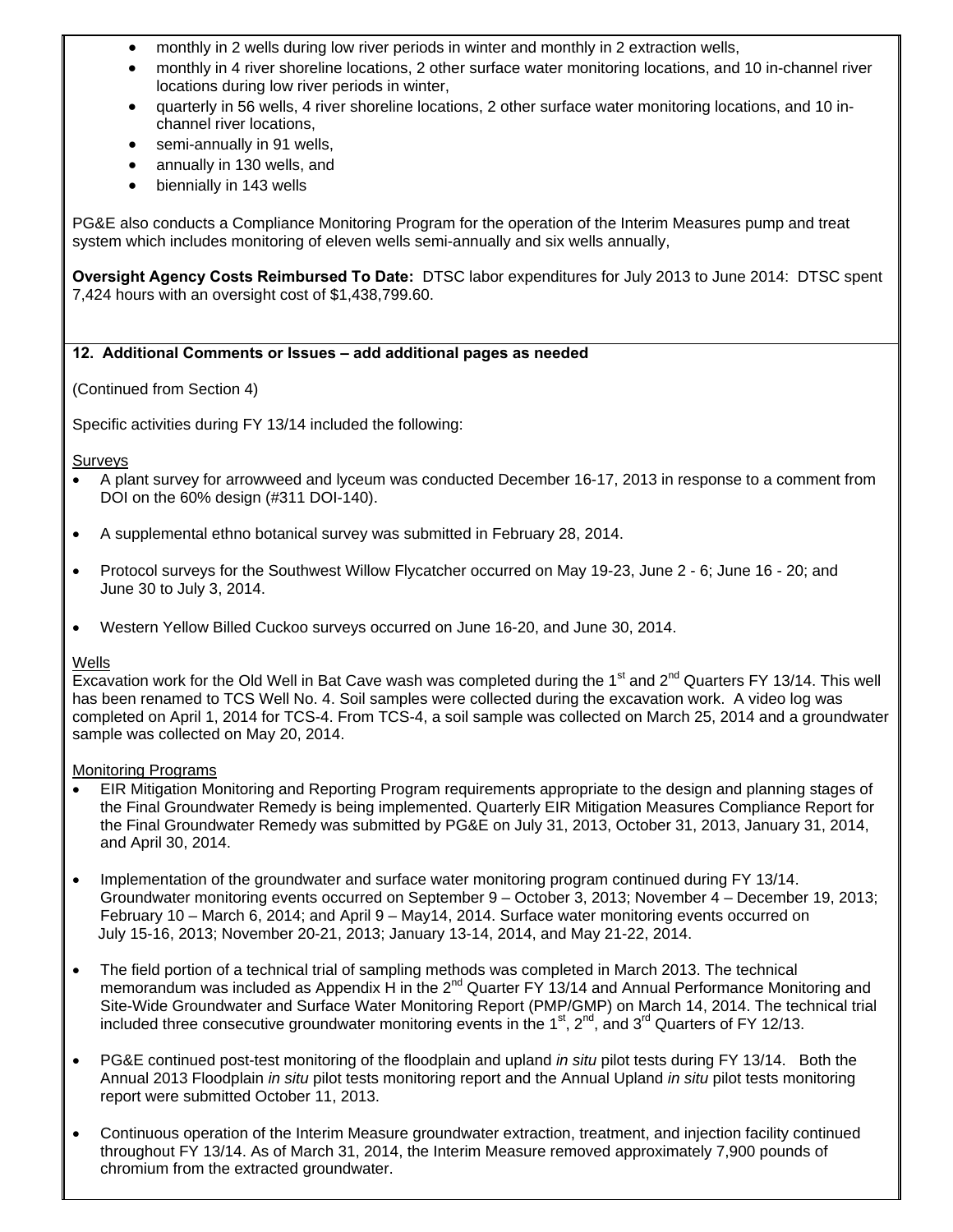- PG&E completed required monitoring and reporting of treatment plant operations as required by the Applicable, Relevant and Appropriate (ARARs) under DOI oversight. Quarterly IM-3 Self-Monitoring Reports were submitted on July 15, 2013, October 15, 2013, January 15, 2014, and April 15, 2014. Semiannual Compliance Monitoring Program (CMP) reports were submitted on July 15, 2013 and January 15, 2014.
- Performance Monitoring Program (PMP) activities in the Colorado River floodplain continued in FY 13/14. The Performance Monitoring and Site-Wide Groundwater and Surface Water Monitoring Reports were submitted by PG&E on August 15, 2013, November 29, 2013, March 14, 2014, and April 30, 2014.

#### **INSTRUCTIONS FOR COMPLETING A STATUS REPORT**

**GENERAL:** This Status Report form is for use in communicating to Cal/EPA the activities of the Administering<br>Agency and Support Agencies with respect to site investigation and remedial action. A Status Report should be<br>co

California Environmental Protection Agency 1001 I Street, 25th Floor Site Designation Committee Sacramento, CA 95814

- 1. Date of Consultative Work Group Meeting and List of Attendees: List date(s) of Consultative Work Group<br>Meeting(s) that occurred during the year, including names of attendees followed by agency affiliation in parenthesis
- **2. Recent Public Comment/Participation:** List documents received in the year subject to public comment or public meetings/hearings held and what you did to provide for public participation.
- **3. Describe Known or Potential Areas of Concern:** Describe the site investigative or remedial activities occurring at the site and issues for the year.

#### **4. Current Phase of Action under the Site Designation Process**

List current phase of action corresponding to description provided below by assigning a number followed by an appropriate letter, if applicable (i.e. Work Plan Completed denote as level 3D).

| Number | Description                                                 |
|--------|-------------------------------------------------------------|
|        | Administering Agency Designated                             |
| 2      | <b>First Consultative Meeting Completed</b>                 |
| 3      | Levels of Action                                            |
|        | A - Preliminary Site Assessment Completed                   |
|        | B - Site Investigation Completed                            |
|        | C - Feasibility Study Completed                             |
|        | D - Work Plan Completed                                     |
|        | E - Cleanup Alternative Selected and Authorized             |
|        | F - Design of Cleanup Alternative Selected                  |
|        | G - Implementation of Cleanup Alternative (give % complete) |
|        | H - Remediation Completed                                   |
| 4      | Certificate of Completion Issued                            |
|        | (after concurrence by other interested agencies).           |

- **5. Proposed Site Use:** Check the appropriate box or boxes which describe the planned use for the site:
	- (1) Commercial/Industrial/Retail; (2) Residential (single/multi-family, sale/rental product); (3) Park or Open space;
	- (4) Schools, Hospitals, Day Care Centers or Other Non-residential Sensitive Uses.
- **6. List any Technical Problems:** Describe any technical issues impeding site investigative or cleanup activities.
- 7. Permits Required/Issued to Date and Pending Permit Issues: List any permits currently being required and/or issued by the Administering or Support Agency. List any permits currently pending approval and any requirements
- **8**. **Deed Restrictions/Land Use Controls:** Check applicable box and specify the date if the response is "yes."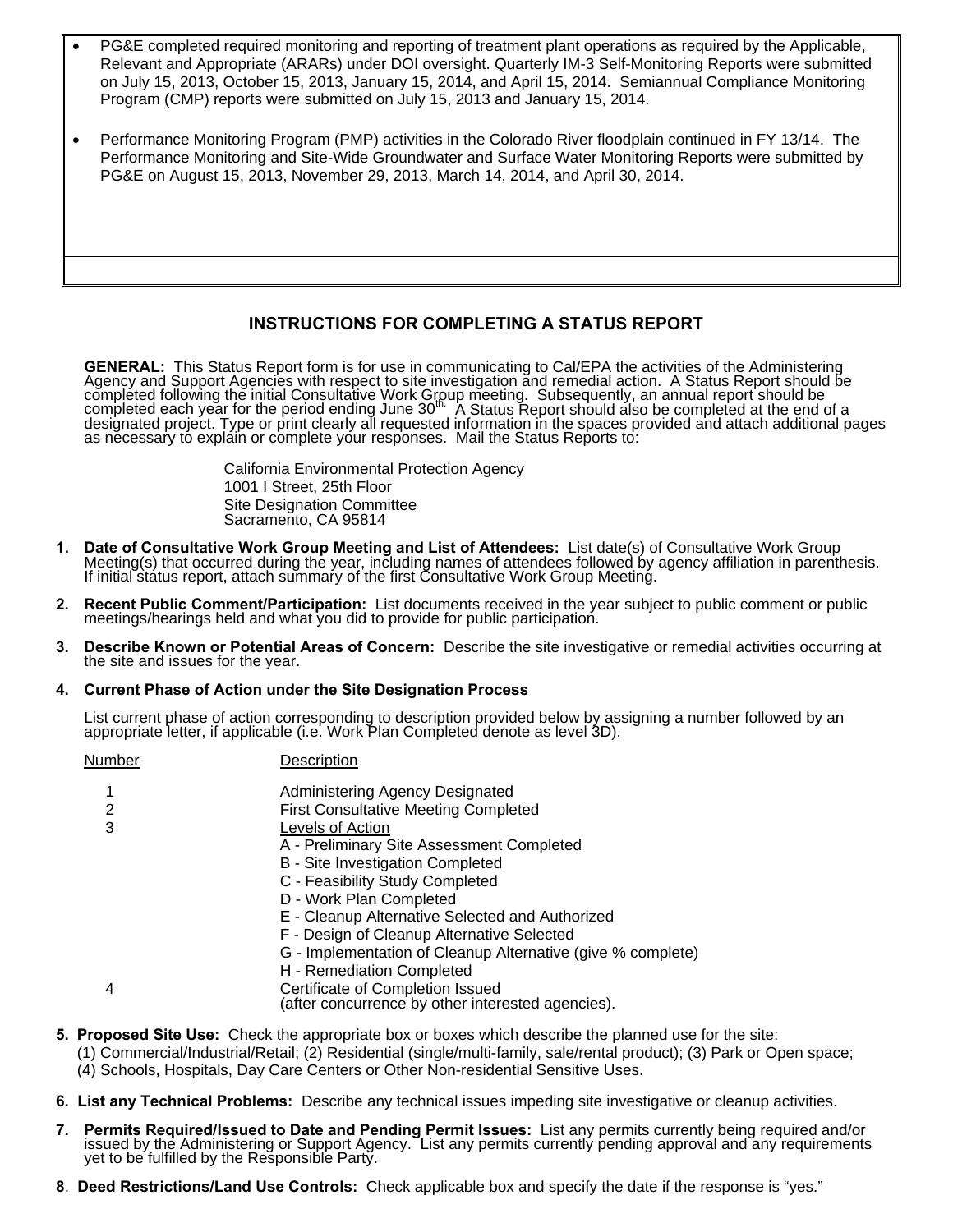- **9**. **Cleanup Levels:** Specify current contamination levels and proposed target cleanup levels for major contaminants.
- **10. Ongoing Monitoring:** Check the appropriate box(es) and/or specify any other type of ongoing monitoring that is in place. Specify approximate timeframes (using months/years) for monitoring, i.e., 11/06 1/10
- **11. Oversight Agency Costs Reimbursed to Date:** For the project, list agency, amount reimbursed followed by pending reimbursement in parenthesis, and brief description of services provided by each agency.
- 12. Additional Comments or Issues: If needed, attach additional sheets to describe any important issues not previously addressed above such as issues discussed at last Consultative Work Group Meeting. In the event the project takes less than a year to complete, there need only be one report completed and submitted at the end of the project. Please attach a copy of any Certificate of Completion and/or closure letter issued when submittin report.

Cal/EPA -- Site Designation Committee -- Status Report Form 5/06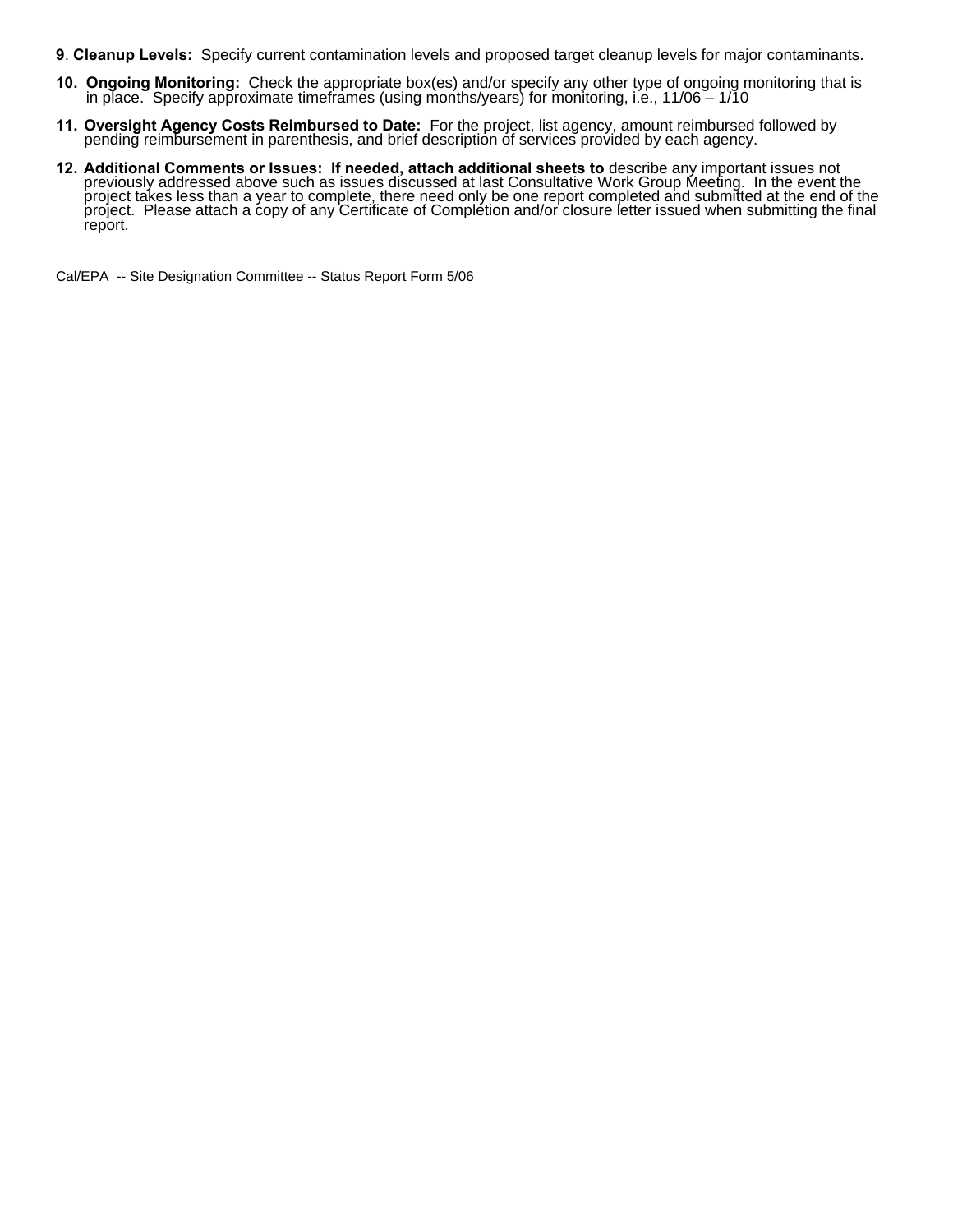## **PG&E Topock Compressor Station Annual Status Report July 2013 – June 2014**

## **ATTACHMENT A – Dates of Meetings and Lists of Attendees (Agencies)**

## **July 16, 2013 – Clearinghouse Task Force Face‐to‐Face Meeting**

 **Attendees:** Department of Toxic Substances Control (DTSC): Karen Baker, Yolanda Garza, Aaron Yue (after lunch); Pacific Gas and Electric (PG&E): Sheryl Bilbrey, Yvonne Meeks, Curt Russell (after lunch); Keadjian on behalf of PG&E: Ed Moser; U.S. Bureau of Land Management (BLM): Kim Liebhauser; Chemehuevi Indian Tribe (CIT): Steven Escobar; Cocopah Indian Tribe: Edgar Castillo (via telephone); Colorado River Indian Tribes (CRIT): Howard Magill; Fort Mojave Indian Tribe (FMIT): Nora McDowell‐Antone (via telephone), Leo Leonhart (H&A) (by phone); Hualapai Indian Tribe: Loretta Jackson‐Kelly, Dawn Hubbs; Facilitation and Technical Support: CH2M Hill on behalf of PG&E: Christina Hong; Arcadis on behalf of PG&E: Lisa Micheletti‐Cope, Lisa Kellogg; Technical Review Committee Members (TRC): Margaret Eggers

### **July 17, 2013 – Consultative Work Group Face‐to‐Face Meeting**

 **Attendees:** DTSC: Karen Baker, Aaron Yue, Yolanda Garza, Isabella Alasti, Chris Guerre. Jose Marcos (via telephone), Lori Hare (via telephone); Environmental Science Associates (ESA) on  behalf of DTSC**:** Addie Farrell, Monica Strauss (via telephone); California Department of Fish & Wildlife (DFW): Victoria Chau; Colorado River Board of California (CRB): Lindia Liu (via telephone); PG&E: Sheryl Bilbrey, Yvonne Meeks, Curt Russell, Glen Caruso, Juan Jayo, Valisa Nez, Virginia Strohl (via telephone), Mike Zischke (via telephone); CH2M Hill on behalf of PG&E: Christina Hong, Jay Piper; Arcadis on behalf of PG&E: Lisa Micheletti‐Cope, Lisa Kellogg, Janis Lutrick (via telephone), Frank Lenzo (via telephone), Gretchen Cox (Blair, Church & Flynn Consulting Eng.); Keadjian on behalf of PG&E: Ed Moser; U.S. BLM: George Shannon, Kim Liebhauser, Cathy Wolff‐White; U.S. Bureau of Reclamation (BOR): Jeff Smith, Mark Slaughter; U.S. Dept. of the Interior (DOI): Pam Innis, Richard Barbour (GRB); U.S. Fish and Wildlife Service (USFWS): Carrie Marr (via telephone); Metropolitan Water District: Maria Lopez (via  telephone), Bart Koch (via telephone); Mojave County DPH: Rachel Patterson; CIT: Steven Escobar; Cocopah Indian Tribe: Jill McCormick, Edgar Castillo (via telephone); CRIT: Howard Magill; FMIT: Nora McDowell‐Antone (via telephone), Leo Leonhart (H&A), Courtney Coyle (Legal Rep) (via telephone), Michael Sulllivan (Toxicologist); Hualapai Indian Tribe: Dawn Hubbs; TRC: Charlie Schlinger, Margaret Eggers, Win Wright, Robert Prucha

## **July 18, 2013 – Geo/Hydro Technical Work Group Face‐To‐Face Meeting**

 **Attendees:** DTSC: Chris Guerre, Aaron Yue, Yolanda Garza; PG&E: Yvonne Meeks, Glenn Caruso, Glen Riddle, Curt Russell, Valisa Nez; CH2M Hill: Christina Hong, Mike Cavaliere, John Porcella, Brian Schroth (via phone), Martin Barackman (via phone), John Baxter (via phone), John Roller (via phone); ARCADIS: Lisa Cope, Lisa Kellogg, Frank Lenzo (via phone), Greg Foote (via phone); DOI: Pamela Innis, Rich Barbour (via phone), Mike Anderson (via phone); BLM: George Shannon; USBR: Jeff Smith; MWD: Maria Lopez (via phone), Eric Fordham (via phone);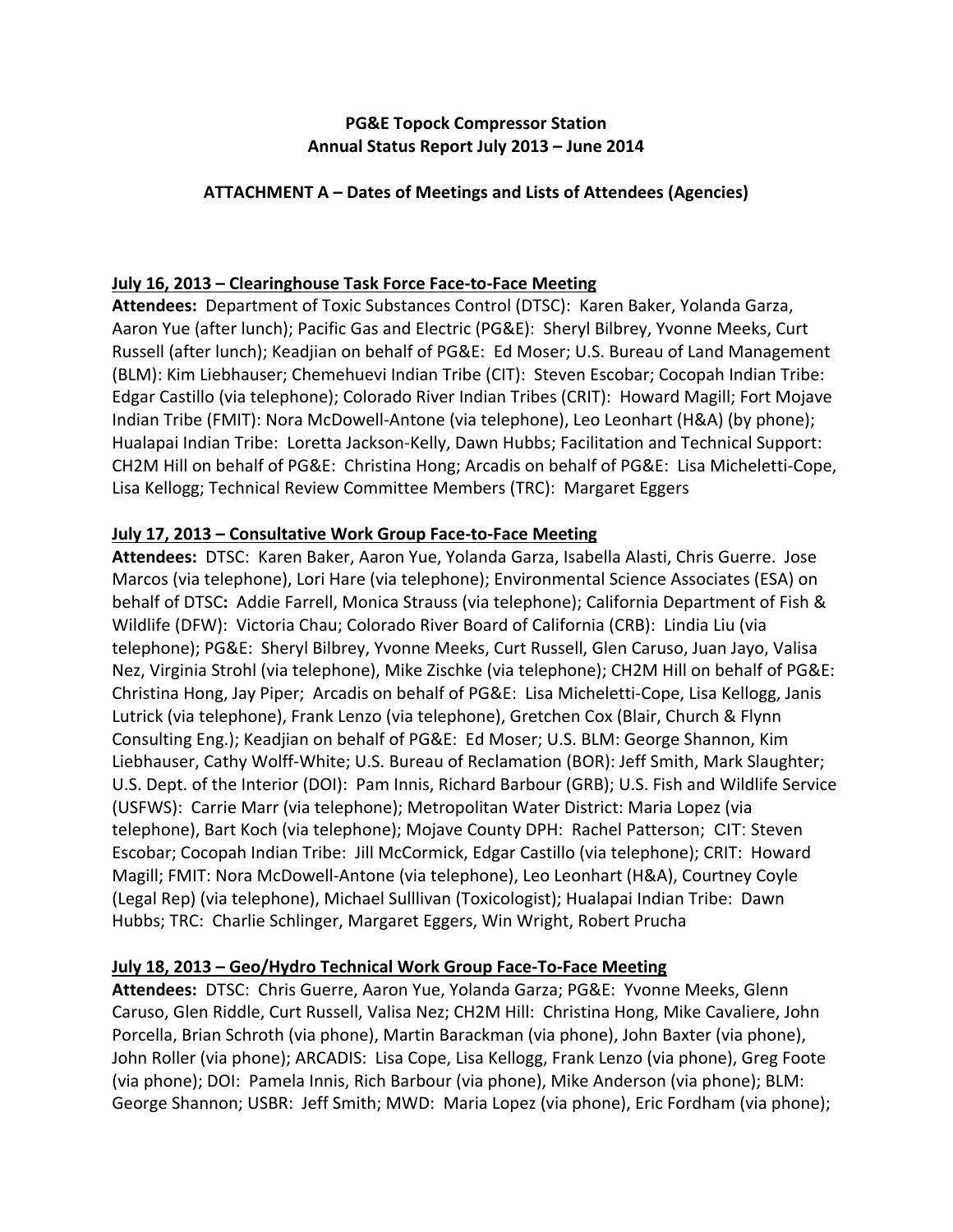CRB: Lindia Liu (via phone); CRIT: Howard Magill; Chemehuevi: Steven Escobar; Hualapai: Dawn Hubbs; FMIT: Leo Leonhart (H&A), Jim Schwall (H&A via phone); TRC: Margaret Eggers, Bob Prucha, Win Wright

### **August 20, 2013 – Clearinghouse Task Force Face‐to‐Face Meeting**

 **Attendees:** DTSC: Karen Baker, Yolanda Garza; MWD: Eddie Rigdon, Maria Lopez (via telephone); PG&E: Sheryl Bilbrey, Glenn Caruso Keadjian on behalf of PG&E: Ed Moser; BLM: Kim Liebhauser; Chemehuevi Indian Tribe (CIT): Steven Escobar, Edward D. Smith; Cocopah Indian Tribe: Edgar Castillo; Colorado River Indian Tribes (CRIT): Howard Magill; FMIT: Angie Alvarado, Russell Ray, Paul Jackson; Leo Leonhart (H&A); Facilitation and Support: CH2M Hill on behalf of PG&E: Christina Hong; ; Arcadis on behalf of PG&E: Lisa Micheletti‐Cope, Lisa Kellogg; TRC: Margaret Eggers

## **September 17, 2013 – Clearinghouse Task Force Face‐To‐Face Meeting**

 **Attendees:** DTSC: Karen Baker, Yolanda Garza; DOI: Pam Innis; BLM: Kim Liebhauser, Amanda Dodson; PG&E: Sheryl Bilbrey, Yvonne Meeks, Stephanie Isaacson (via phone), Glen Caruso (via phone); Keadjian on behalf of PG&E: Ed Moser; FMIT: Nora McDowell‐Antone, Leo Leonhart; Hualapai: Dawn Hubbs; CRIT: Howard Magill, Doug Bonamici (via phone); MWD: Eddie Rigdon, Maria Lopez (via phone); Cocopah: Edgar Castillo (via phone), Jill McCormick (via phone); CIT: Tom Pradetto (via phone); Facilitation and Support: On behalf of PG&E: CH2M Hill: Christina Hong; Arcadis: Lisa Kellogg, Lisa Micheletti Cope; TRC: Maragaret Eggers; ETIC: Christa Marting

# **September 17, 2013 – Geo/Hydro Technical Work Group Face‐To‐Face Meeting**

 **Attendees:** DTSC: Chris Guerre, Karen Baker, Yolanda Garza; PG&E: Yvonne Meeks, Valisa Nez, Curt Russell, Glen Caruso (via phone); ARCADIS: Ben Wuerl, Frank Lenzo, Lisa Kellogg, Lisa Cope, John Baxter (via phone); CH2M Hill: Christina Hong, Mike Cavaliere; DOI: Pamela Innis; DOI Consultant: Richard Barbour, Mike Anderson (via phone); USBR: Jeffery Smith; CDFW: Victoria Chau (via phone); ETIC: Christa Marting; CRB: Lindia Liu (via phone); MWD: Maria Lopez (via phone), Eric Fordham (via phone); CIT: Steve Escobar (via phone), Tom Pradetto (via phone); CRIT: Howard Magill; FMIT: Nora McDowell, Leo Leonhart (H&A); Hualapai: Dawn Hubbs, Bennett Jackson; Cocopah: Jill McCormick (via phone); TRC: Charlie Schlinger, Margaret Eggers, Eric Rosenblum, Win Wright

## **September 18, 2013 – Geo/Hydro Technical Work Group Face‐To‐Face Meeting**

 **Attendees:** DTSC: Chris Guerre, Karen Baker, Yolanda Garza, Aaron Yue (via phone); PG&E: Curt Russell, Valisa Nez, Yvonne Meeks, Glen Caruso (via phone); ARCADIS: Lisa Kellogg, Ben Wuerl, Frank Lenzo, Jonathon Roller, Lisa Cope, Margaret Gentile (via phone); CH2M Hill: Christina Hong, Martin Barackman, Brian Schroth (via phone); DOI: Pam Innis; DOI Consultant: Richard Barbour, Mike Anderson (via phone); HSG (for DOI): Anne Twomey; MWD: Maria Lopez (via phone), Eric Fordham (via phone); BOR: Jeff Smith (via phone); CIT: Steven Escobar (via phone); Hualapai: Bennett Jackson, Dawn Hubbs; CRIT: Howard Magill; FMIT: Nora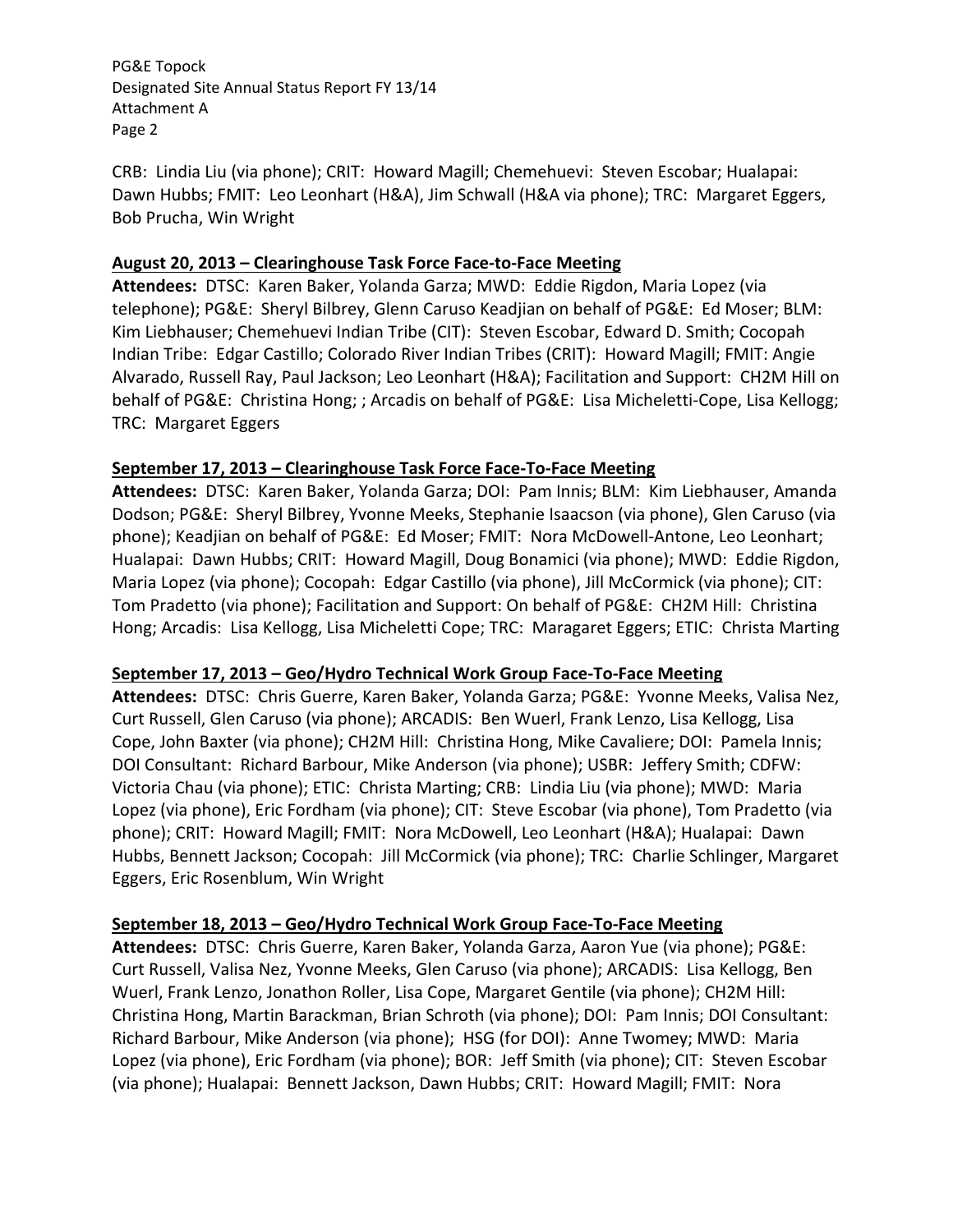McDowell; Leo Leonhart (H&A); TRC: Win Wright, Margaret Eggers, Charlie Schlinger, Eric Rosenblum

# **October 15, 2013 – Clearinghouse Task Force Face‐To‐Face Meeting**

 **Attendees:** DTSC: Karen Baker, Yolanda Garza, Isabella Alasti; DOI: Pam Innis (via phone); PG&E: Sheryl Bilbrey, Yvonne Meeks, Stephanie Isaacson (via phone), Glen Caruso; Keadjian on behalf of PG&E: Ed Moser; FMIT: Nora McDowell‐Antone, Leo Leonhart; Hualapai: Dawn Hubbs; CRIT: Howard Magill; MWD: Maria Lopez; Cocopah: Edgar Castillo; CIT: Tom Pradetto; Facilitation and Support: On behalf of PG&E: CH2M Hill: Christina Hong; Arcadis: Lisa Kellogg, Lisa Micheletti Cope; TRC: Maragaret Eggers (via phone); ETIC: Christa Marting

## **October 16, 2013 – Consultative Work Group Face‐to‐Face Meeting**

 **Attendees:** DTSC: Karen Baker, Aaron Yue, Yolanda Garza, Isabella Alasti, Chris Guerre. Jose Marcos (via telephone), Lori Hare (via telephone); Environmental Science Associates (ESA) on  behalf of DTSC**:** Bobbette Biddulph, Shannon Stewart, Addie Farrell; SWRCB: Tom Vandenberg (via telephone); CRB: Lindia Liu (via telephone); PG&E: Sheryl Bilbrey, Yvonne Meeks, Curt Russell, Glen Caruso, Juan Jayo, Glen Riddle; CH2M Hill on behalf of PG&E: Christina Hong, Mike Cavaliere, Keith Sheets; Arcadis on behalf of PG&E: Lisa Micheletti‐Cope, Lisa Kellogg, Frank Lenzo, Gretchen Cox (Blair, Church & Flynn Consulting Eng.); ETIC on behalf of PG&E: Christa Marting; U.S. Dept. of the Interior (DOI): Pam Innis, Richard Barbour (GRB via telephone); DFW: Victoria Chau; MWD: Maria Lopez, Jill C. Teraoka; CIT: Thomas Pradetto; Cocopah Indian Tribe: Edgar Castillo; CRIT: Howard Magill; FMIT: Leo Leonhart (H&A), Courtney Coyle, Steven McDonald (Legal Rep) (via telephone); Hualapai Indian Tribe: Dawn Hubbs, Bennett Jackson; TRC: Charlie Schlinger, Margaret Eggers (via phone), Win Wright, Robert Prucha, Eric Rosenblum

## **October 16, 2013 – Geo/Hydro Technical Work Group Face‐To‐Face Meeting**

 **Attendees:** DTSC: Chris Guerre, Aaron Yue, Yolanda Garza; PG&E: Glenn Caruso, Curt Russell, Glen Riddle, Juan Jayo, Mike Zischke, Valisa Nez (via phone); CH2M Hill: John Porcella, Christina Hong, Keith Sheets, Martin Barackman (via phone); ARCADIS: Frank Lenzo, Lisa Kellogg, Ben Wuerl (via phone), John Roller (via phone); DOI: Pam Innis (via phone); DOI Consultant: Rich Barbour (via phone), Mike Anderson (via phone); MWD: Maria Lopez, Jill Teraoka, Eric Fordham (via phone); Quechan Indian Tribe: Arlene Kingery; Cocopah: Edgar Castillo; FMIT: Nora McDowell, Leo Leonhart (H&A), Courtney Coyle (Legal); Hualapai: Dawn Hubbs, Bennet Jackson; TRC: Bob Prucha, Charlie Schlinger, Eric Rosenblum, Win Wright, Margaret Eggers (via phone)

# **October 17, 2013 – Geo/Hydro Technical Work Group Face‐To‐Face Meeting**

 **Attendees:** DTSC: Chris Guerre, Aaron Yue, Karen Baker, Yolanda Garza; PG&E: Yvonne Meeks, Glenn Caruso, Curt Russell, Glen Riddle, Juan Jayo, Mike Zischke, Valisa Nez (via phone); CH2M Hill: John Porcella, Christina Hong, Martin Barackman (via phone); ARCADIS: Frank Lenzo, Lisa Kellogg, Lisa Micheletti‐Cope, John Baxter (via phone), Ben Wuerl (via phone); DOI: Pam Innis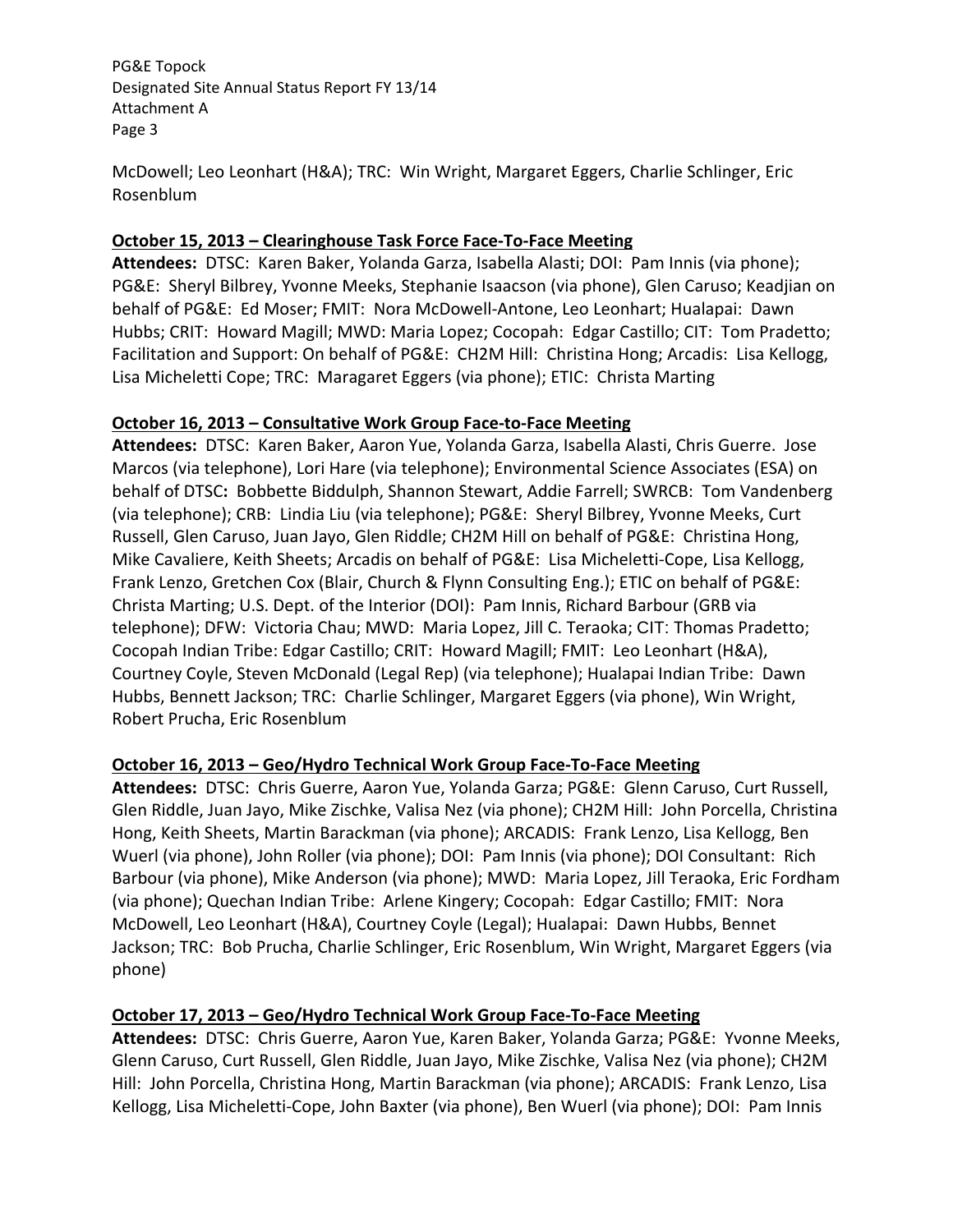(via phone); DOI Consultant: Rich Barbour (via phone), Mike Anderson (via phone); Cocopah: Edgar Castillo; FMIT: Leo Leonhart (H&A), Courtney Coyle (Legal); Hualapai: Dawn Hubbs; CRIT: Howard Magill; TRC: Bob Prucha, Charlie Schlinger, Eric Rosenblum, Win Wright, Margaret Eggers (via phone)

#### **November 19, 2013 – Clearinghouse Task Force Face‐To‐Face Meeting**

 **Attendees:** DTSC: Karen Baker, Yolanda Garza; DOI: Pam Innis; BLM: Kim Liebhauser; PG&E: Sheryl Bilbrey, Yvonne Meeks, Glen Caruso; Keadjian on behalf of PG&E: Ed Moser; FMIT: Nora McDowell‐Antone, Leo Leonhart; Hualapai: Dawn Hubbs; Cocopah: Edgar Castillo (via phone), Jill McCormick (via phone); CIT: Tom Pradetto; Facilitation and Support: On behalf of PG&E: CH2M Hill: Christina Hong, Frankie Burton; Arcadis: Lisa Kellogg, Lisa Micheletti Cope; TRC: Win Wright, Bob Prucha, Charlie Schlinger (via phone); ETIC: Christa Marting

### **December 17, 2013 – Clearinghouse Task Force Face‐To‐Face Meeting**

 **Attendees:** DTSC: Karen Baker, Yolanda Garza; DOI: Pam Innis; BLM: Kim Liebhauser; MWD: Eddie Rigdon; PG&E: Sheryl Bilbrey, Glenn Caruso, Yvonne Meeks; Cocopah: Edgar Castillo, Jill McCormick; Chemehuevi: Steven Escobar; FMIT: Leo Leonhart; Hualapai: Dawn Hubbs, Loretta Jackson‐Kelly, Rudy Clark; Facilitation and Support on behalf of PG&E: Arcadis: Lisa Kellogg (via phone), Lisa Micheletti‐Cope; Keadjian: Ed Moser (via phone); ETIC: Christa Marting; TRC: Win Wright

## **December 17, 2013 – Geo/Hydro Technical Work Group Face‐To‐Face Meeting**

 **Attendees:** DTSC: Karen Baker, Chris Guerre, Aaron Yue, Yolanda Garza; PG&E: Glenn Caruso, Curt Russell, Glen Riddle, Valisa Nez, Yvonne Meeks, Juan Jayo, Mike Eischke; CH2M Hill: John Porcella, Christina Hong, Noel Bush; ARCADIS: Lisa Cope, Frank Lenzo, Lisa Kellogg, Fred Stanin, Margy Gentile, John Roller, Emily Shoe; DOI: Amber Tascheredu, Pam Innis; ETIC for DOI: Christa Marting; DOI Consultant: Mike Anderson; USBR: Jeffery Smith; MWD: Eddie Rigdon, Eric Fordham; FMIT: Nora McDowell, Leo Leonhart (H&A), Courtney Coyle (Legal); CIT: Jill McCormick, Edgar Castillo, Steven Escobar; Hualapai: Rudy Clark, Loretta Jackson‐Kelly, Dawn Hubbs; TRC: Margaret Eggers, Eric Rosenblum, Bob Prucha, Charlie Schlinger, Win Wright

# **December 18, 2013 – Geo/Hydro Technical Work Group Face‐To‐Face Meeting**

 **Attendees:** DTSC: Karen Baker, Chris Guerre, Aaron Yue, Yolanda Garza; PG&E: Sheryl BilbreyGlenn Caruso, Curt Russell, Glen Riddle, Valisa Nez, Yvonne Meeks, Juan Jayo, Mike Zischke; CH2M Hill: John Porcella, Christina Hong, Mark Bastashch, Shaun Duffy, Doug Scott; ARCADIS: Frank Lenzo, Lisa Kellogg, Hans Johanss; DOI: Amber Taschereau, Pam Innis; DOI Consultant: Michael Anderson; USBR: Jeffery Smith; MWD: Eric Fordham; CRB: Lindia Liu; FMIT: Leo Leonhart (H&A), Nora McDowell, Courtney Coyle (Legal); CIT: Jill McCormick, Edgar Castillo, Steven Escobar; Hualapai: Dawn Hubbs, Robert Bravo , Rudy Clark; TRC: Margaret Eggers, Eric Rosenblum, Bob Prucha, Charlie Schlinger, Win Wright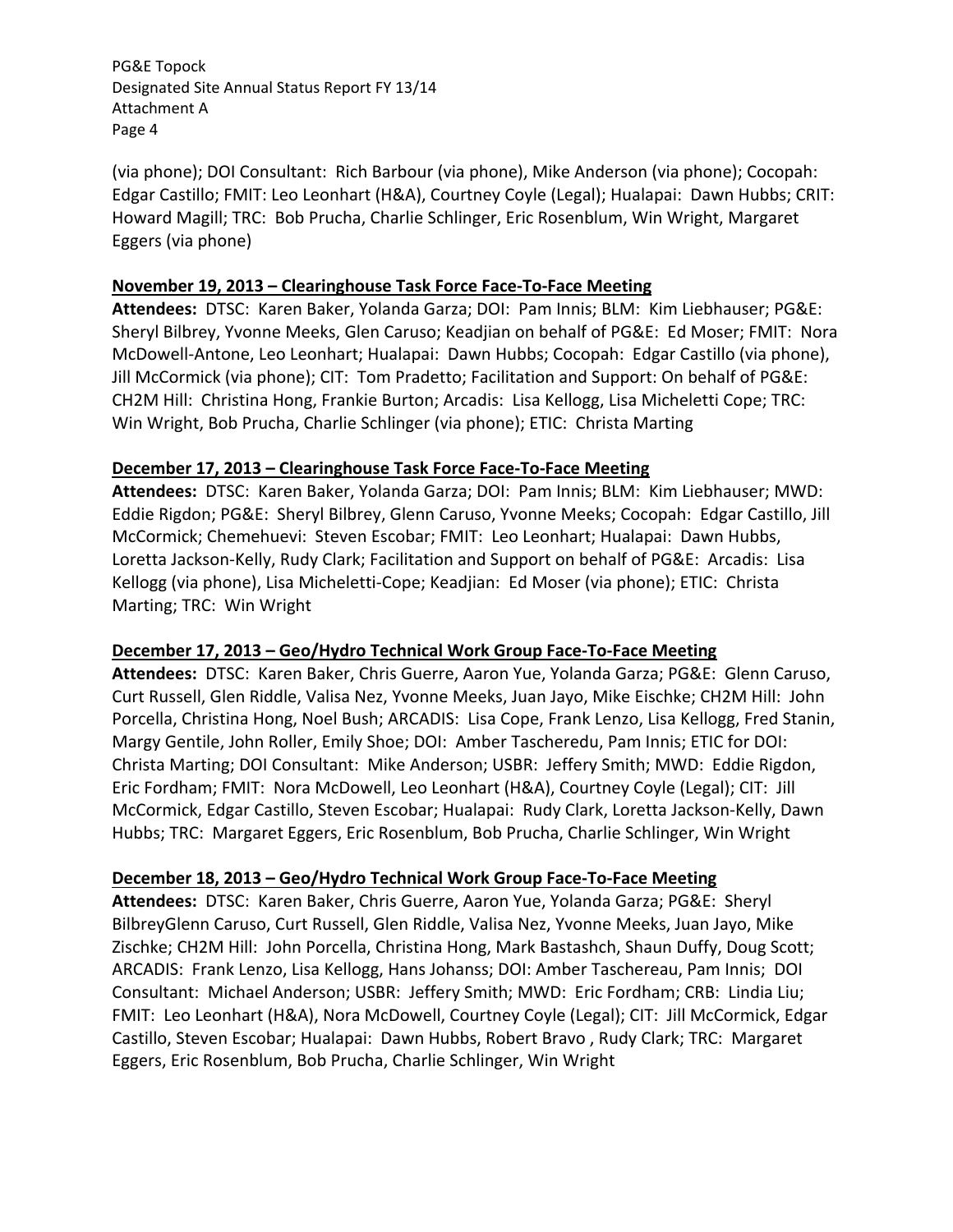### **January 23, 2014 – Geo/Hydro Technical Work Group Phone Meeting**

 **Attendees:** DTSC: Chris Guerre; PG&E: Curt Russell, Glen Riddle; CH2M Hill: Nathan Betts; CRIT: Howard Magill; FMIT: Nora McDowell‐Antone, Michael Sullivan; Hualapai: Dawn Hubbs, Rudolph Clark; TRC: Margaret Eggers

## **February 11, 2014 – Geo/Hydro Technical Work Group Face‐to‐Face Meeting**

 **Attendees:** DTSC: Karen Baker, Chris Guerre, Isabella Alasti, Aaron Yue, Yolanda Garza; USDOI: Pam Innis; USFWS: Carrie Marr; USBLM: Gloria Bulletts Benson; CDFW: Victoria Chau; PG&E: Yvonne Meeks, Curt Russell, Glen Riddle, Juan Jayo, Valisa Nez, Glenn Caruso; CH2M Hill: Nathan Betts; Arcadis: Frank Lenzo, Lisa Kellogg; Cox Castle: Mike Zischke; MWD: Maria Lopez, Eddie Rigdon; FMIT: Nora McDowell‐Antone, Leo Leonhart (H&A); Cocopah: Edgar Castillo; Hualapai: Dawn Hubbs, Bennett Jackson; CRIT: Howard Magill; TRC: Eric Rosenblum, Win Wright, Margaret Eggers, Charlie Schlinger

### **February 12, 2014 – Consultative Work Group Face‐to‐Face Meeting**

 **Attendees:** DTSC: Karen Baker, Aaron Yue, Yolanda Garza, Isabella Alasti, Chris Guerre. Jose Marcos (via telephone), Lori Hare (via telephone), Susan Wilcox (DTSC consultant); ESA on  behalf of DTSC**:** Bobbette Biddulph (via phone); SWRCB: Tom Vandenberg (via telephone); CRB: Jay Chen (via telephone); PG&E: Sheryl Bilbrey, Yvonne Meeks, Curt Russell, Glen Caruso, Juan Jayo, Valisa E. Nez, Ben Weuhrl (consultant); CH2M Hill on behalf of PG&E: Christina Hong, Mike Cavaliere (via phone); Arcadis on behalf of PG&E: Lisa Kellogg, Frank Lenzo, Gretchen Cox (Blair, Church & Flynn Consulting Eng.); ETIC on behalf of PG&E: Christa Marting; Cox Castle on behalf of PG&E: Michael Zeschke,; U.S. Dept. of the Interior (DOI): Pam Innis, Richard Barbour (GRB via telephone); USBLM: George Shannon, Gloria Bulletts Benson, Kim Liebhauser; USFWS: Carrie Marr, Linda Miller; USBOR: Mark Slaughter, Jeff Smith; DFW: Victoria Chau; MWD: Bart Koch, Maria Lopez, Eddie Rigdon, Jill C. Teraoka; Mojave Co DPH: Rachel Patterson; CRWQCB: Robert Perdue; CIT: Thomas Pradetto; Cocopah Indian Tribe: Edgar Castillo; CRIT: Howard Magill; FMIT: Nora McDowell, Antone, Leo Leonhart (H&A), Courtney Coyle (via phone), Steven McDonald (Legal Rep) (via telephone); Hualapai Indian Tribe: Dawn Hubbs, Bennett Jackson, Rudy Clark, Sr.; TRC: Charlie Schlinger, Margaret Eggers, Win Wright, Eric Rosenblum

## **February 13, 2014 – Clearinghouse Task Force Face‐To‐Face Meeting**

 **Attendees:** DTSC: Karen Baker, Yolanda Garza; DOI: Pam Innis; BLM: Kim Liebhauser; MWD: Eddie Rigdon; PG&E: Sheryl Bilbrey, Yvonne Meeks; Cocopah: Edgar Castillo; FMIT: Nora McDowell, Leo Leonhart (via telephone); CRITs: Howard Magill; Hualapai: Dawn Hubbs; Facilitation and Support on behalf of PG&E: CH2M Hill: Christina Hong; Arcadis: Lisa Kellogg; Keadjian: Ed Moser (via phone); ETIC: Christa Marting; TRC: Win Wright, Margaret Eggers

## **March 18, 2014 – Clearinghouse Task Force Face‐To‐Face Meeting**

 **Attendees:** DTSC: Karen Baker, Yolanda Garza, Aaron Yue (via phone); DOI: Pam Innis; BLM: Kim Liebhauser, Gloria Benson; MWD: Maria Lopez; PG&E: Sheryl Bilbrey, Yvonne Meeks,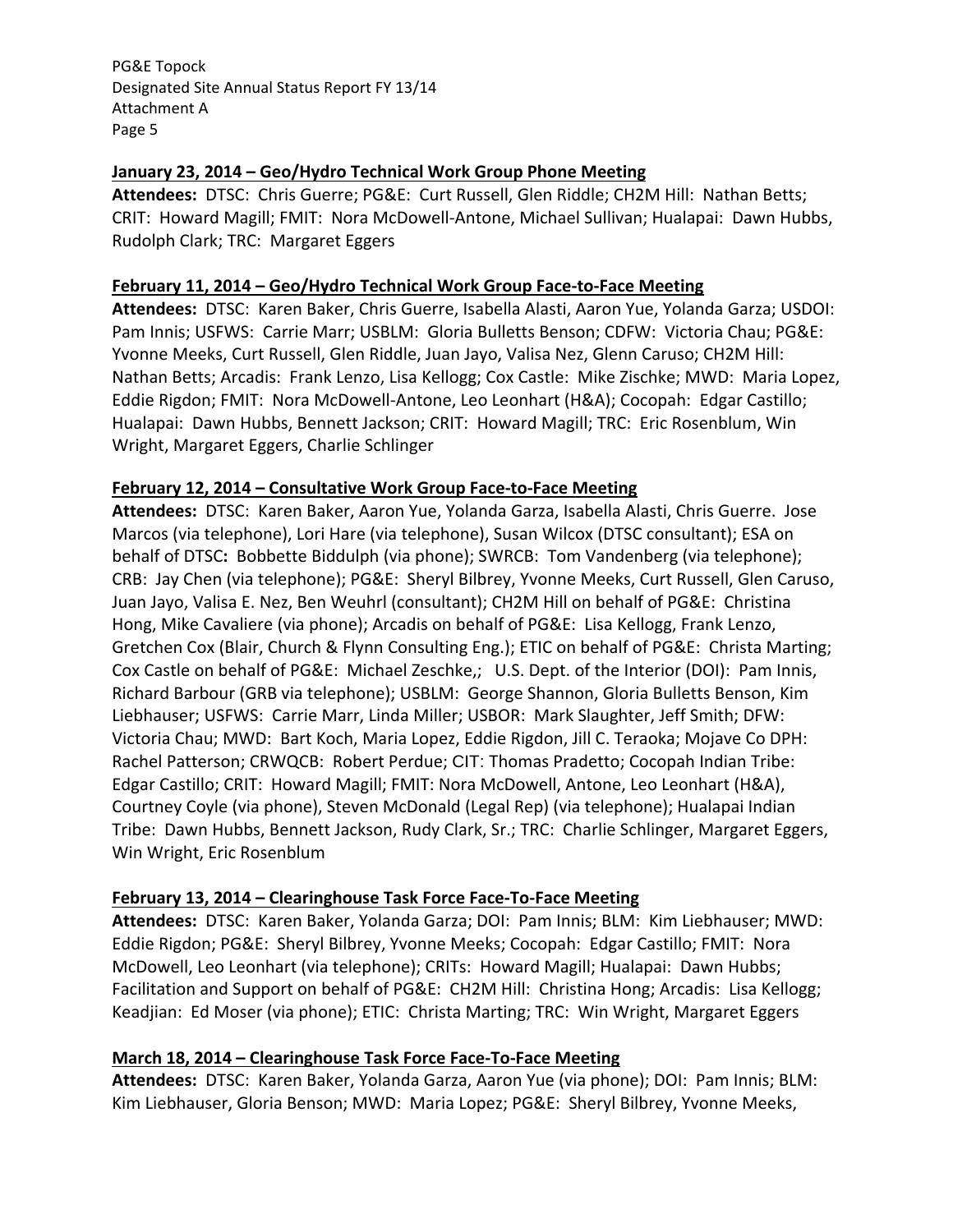Glenn Caruso; Cocopah: Edgar Castillo (via phone); FMIT: Leo Leonhart; CRITs: Howard Magill, Doug Bonamici; Hualapai: Dawn Hubbs, Loretta Jackson Kelly, Rudy Clark, Robert Bravo; Chemehuevi: Steven Escobar, Raymond Mejia; Cocopah: Edgar Castillo (via phone); Facilitation and Support on behalf of PG&E: CH2M Hill: Christina Hong; Arcadis: Lisa Kellogg, Lisa Kope; Keadjian: Ed Moser (via phone); ETIC: Christa Marting; TRC: Charlie Schlinger

## **March 19, 2014 – Geo/Hydro Technical Workgroup Face‐To‐Face Meeting**

 **Attendees:** DTSC: Chris Guerre, Aaron Yue, Karen Baker, Jose Marcos, Yolanda Garza, John Meerscheidt; DTSC Consultant: Susan Wilcox; PG&E: Glen Caruso, Curt Russell, Glen Riddle, Valisa Nez, Yvonne Meeks; CH2M Hill: ARCADIS: Frank Lenzo, Lisa Kellogg, Fred Statin; DOI: Amber Tascheredu; DOI Consultant: Mike Anderson; MWD: Maria Lopez, Eric Fordham; CRB: Jay Chen; CRIT: Howard Magill; FMIT: Nora McDowell, Leo Leonhart (H&A); Hualapai: Dawn Hubbs, Loretta Jackson‐Kelly, Rudy Clark; TRC: Bob Prucha, Charlie Schlinger, Eric Rosenblum, Win Wright, Margaret Eggers;

## **April 15, 2014 – Clearinghouse Task Force Face‐To‐Face Meeting**

 **Attendees:** DTSC: Karen Baker, Yolanda Garza; DOI: BLM: Kim Liebhauser, Gloria Benson, Amanda Dodson; MWD: Eddie Rigdon; PG&E: Sheryl Bilbrey, Yvonne Meeks, Glenn Caruso; FMIT: Nora McDowell; CRITs: Howard Magill; Chemehuevi: Raymond Mejia; Facilitation and Support on behalf of PG&E: CH2M Hill: Christina Hong; Arcadis: Lisa Kellogg, Lisa Cope; Keadjian: Ed Moser (via phone); TRC: Eric Rosenblum

## **April 16, 2014 – Consultative Workgroup Face‐toFace Meeting**

 **Attendees:** DTSC: Karen Baker, Yolanda Garza, Isabella Alasti, Susan Wilcox (consultant), Aaron Yue (via phone), Chris Guerre (via phone), Lori Hare (via phone); ESA on behalf of DTSC: Shannon Stewart; CRB: Jing‐Chang (Jay) Chen (via phone), Lindia Liu (via phone); PG&E: Sheryl Bilbrey, Yvonne Meeks, Glen Caruso, Juan Jayo, Valisa E. Nuez, Curt Russell, Mike Zischke (via phone), Danielle Starring; CH2 M Hill on behalf of PG&E: Christina Hong; Arcadis on behalf of PG&E: Lisa Kellogg, Lisa Micheletti‐Cope, Eric Putnam, Mark Atkinson, Shakeel Jogia, Hanna Rolands (via phone), Frank Lenzo (via phone); Keadjian on behalf of PG&E: Ed Moser (via phone); USBLM: George Shannon, Gloria Bulletts Benson, Amanda Dodson, Kim Liebhauser; USBOR: Jeff Smith (via phone); Herndon on behalf of DOI: Amber Taschereau; USFWS: Carrie Marr (via phone), Linda Miller (via phone); DFW: Victoria Chau; MWD: Maria Lopez, Eddie Rigdon, Jill C. Teraoka; CIT: Raymond Mejiu; Cocopah: Edgar Castillo (via phone); CRIT: Howard Magill; FMIT: Nora McDowell, Luke Johnson, Courtney Coyle (via phone), Hualapai: Bennett Jackson; TRC: Margaret Eggers, Win Wright, Eric Rosenblum

## **April 17, 2014 – Geo/Hydro Technical Workgroup Face‐To‐Face Meeting**

 **Attendees:** DTSC: Chris Guerre, Susan Wilcox (consultant); Margaret Eggers; DOI: Mike Anderson; BLM: George Shannon; PG&E: Glen Riddle, Danielle Starring, Curt Russell, Glenn Caruso, Valisa Nez; ARCADIS: Margy Gentile, Fred Stanin, LIsa Kellogg, Lisa Cope, Eric Putnam;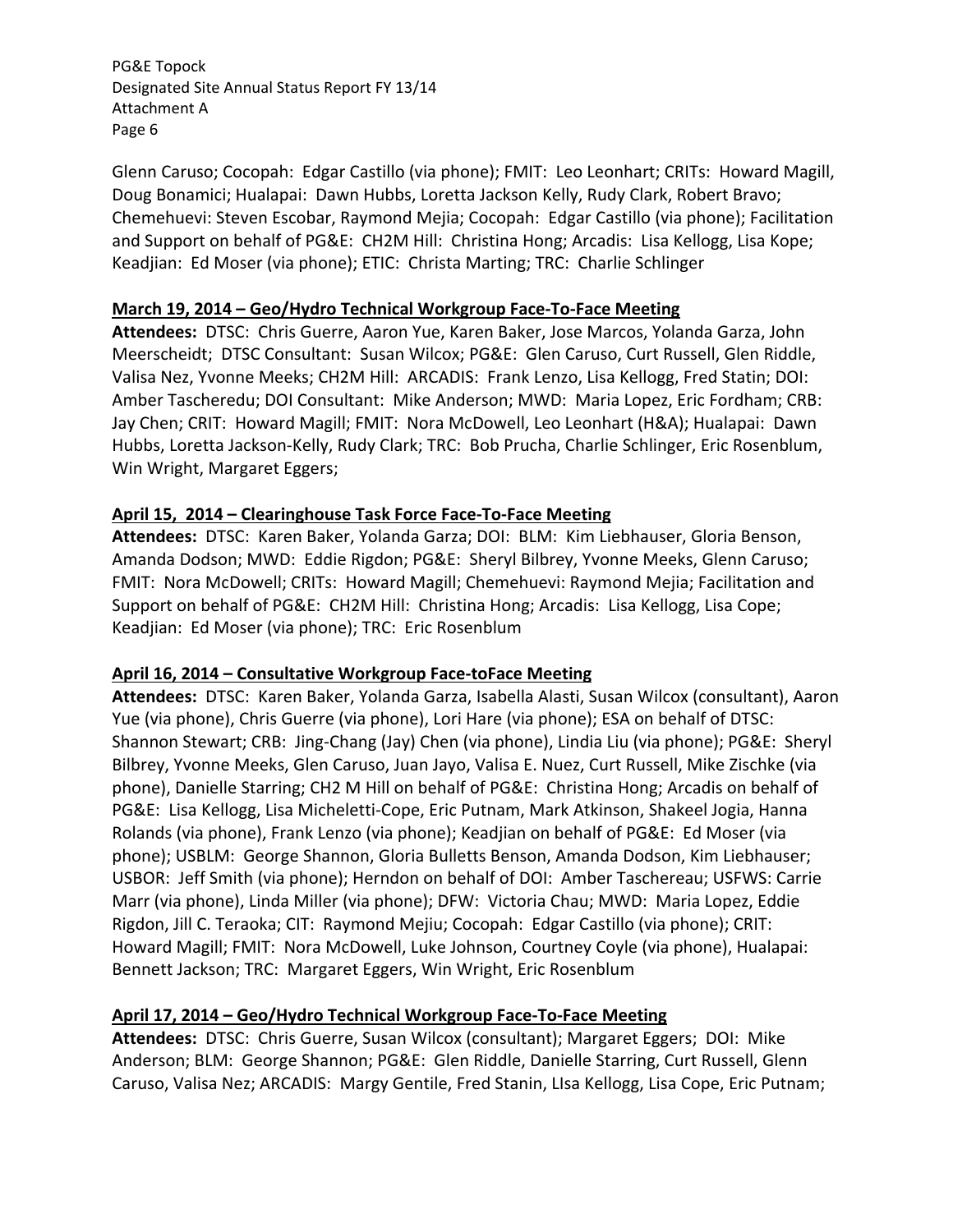CH2M Hill: Mike Cavaliere; PVX: Shakeel Jogia; FMIT: Nora McDowell, Leo Leonhart; Chemehuevi: Raymond Mejia; CRIT: Howard Magill; TRC: Win Wright, Eric Rosenblum

## **May 20, 2014 – Clearinghouse Task Force Face‐to‐Face Meeting**

 **Attendees:** DTSC: Karen Baker, Yolanda Garza; DOI: Pam Innis; PG&E: Sheryl Bilbrey, Glen Caruso, Yvonne Meeks (via phone), Ed Moser (Keadjian & Assoc.) (via phone); CRIT: Howard Magill; FMIT: Nora McDowell; Hualapai: Dawn Hubbs; Chemehuevi: Raymond Mejia; Cocopah: Edgar Castillo; MWD: Eddie Rigdon; BLM: Kim Liebhauser, Amanda Dodson, Gloria Benson, George Shannon; Facilitation and Technical Support: CH2M Hill: Christina Hong; ARCADIS: Lisa Kellogg, Lisa Micheletti Cope, Mark Atkinson; TRC: Eric Rosenblum

### **June 17, 2014 – Clearinghouse Task Force Face‐to‐Face Meeting**

 **Attendees:** DTSC: Karen Baker, Yolanda Garza; DOI: Pam Innis; PG&E: Sheryl Bilbrey (via phone), Glen Caruso, Yvonne Meeks, Ed Moser (Keadjian & Assoc.) (via phone); CRIT: Howard Magill; Hualapai: Dawn Hubbs; Chemehuevi: Raymond Mejia, Steven Escobar; Cocopah: Edgar Castillo; MWD: Eddie Rigdon; BLM: Gloria Benson (via phone); Facilitation and Technical Support: CH2M Hill: Christina Hong; ARCADIS: Lisa Kellogg, Lisa Micheletti Cope; TRC: Charlie Schlinger

### **June 18, 2014 – Geo/Hydro Technical Work Group Face‐to‐Face Meeting**

 **Attendees:** DTSC: Karen Baker, Chris Guerre, Yolanda Garza; DTSC Consultant: Susan Wilcox; DOI: Pamela Innis; PG&E: Danielle Starring, Valisa Nez, Glen Riddle, Glen Caruso, Curt Russell; ARCADIS for PG&E: Lisa Cope, Eric Putnam, Lisa Kellogg, Margy Gentile, Ben Wuerl; CH2M Hill for PG&E: Mike Cavaliere, Christina Hong, Brian Schroth; BLM: Gloria Benson; MWD: Eddie Rigdon; Hualapai: Dawn Hubbs; Cocopah: Edgar Castillo; Chemehuevi: Raymond Mejia; TRC: Charlie Schlinger, Eric Rosenblum, Margaret Eggers, Bob Prucha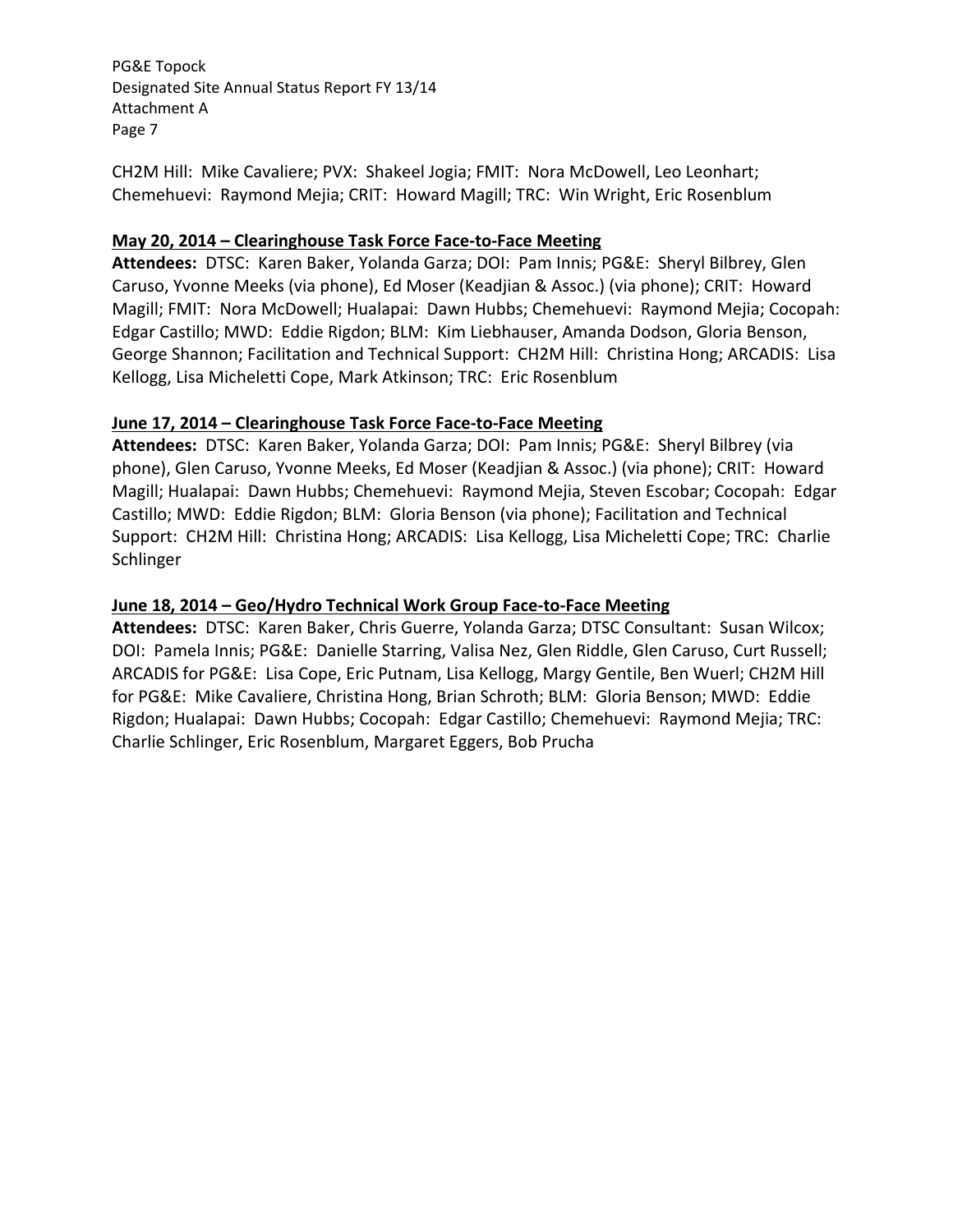## **PG&E Topock Compressor Station Annual Status Report July 2013 – June 2014**

## **ATTACHMENT B – Invitees to Consultative Work Group Meetings**

## **July 17, 2013 – Consultative Work Group Face‐to‐Face Meeting**

 **Notified and Invited:** Arizona Bureau of Land Management (AZ BLM), Arizona Department of Environmental Quality (ADEQ), California Department of Fish & Wildlife (CDFW), California Regional Water Quality Control Board – Colorado River Basin Region, California State University Northridge, Chemehuevi Indian Tribe (CIT), Cocopah Indian Tribe (CIT), Colorado River Board (CRB), Colorado River Indian Tribe (CRIT), Cox Castle & Nicholson, LLP, Department of Toxic Substances Control (DTSC), Eggers Environmental, Environmental Science Associates (ESA), Fort Mojave Indian Tribe (FMIT) and their consultants Hargis & Associates, Law Office of Courtney Coyle, Law Offices of J. Drew Page, The McDonald Law Firm, LC, Fort Yuma‐Quechan Tribe, Havasupai Indian Tribe, HDR Engineering, Inc., Herndon Solutions Group, Hualapai Indian Tribe, Integrated Hydro Systems, LLC, Katz & Associates, Inc., Keadjian Associates, LLC, Metropolitan Water District (MWD), Mohave County Department of Public Health (DPH), Pacific Gas & Electric Company (PG&E) and their consultants CH2M Hill, Arcadis, Regional Water Quality Control Board (RWQCB), Remy Moose Manley, San Diego County Water Authority (SDCWA), Senator Feinstein's Office, Southwest Hydro‐Logic, State Water Resources Control Board (SWRCB), Summit Technical Resources, Torres‐Martinez Desert Cahuilla Indian Tribe, Twenty‐ Nine Palms Indian Tribe, US Bureau of Indian Affairs, US Bureau of Land Management (BLM), US Bureau of Reclamation (BOR), US Department of Interior (DOI), US Environmental Protection Agency (USEPA), US Fish & Wildlife Services (USFWS), Yavapai‐Prescott Tribe

## **October 16, 2013 – Consultative Work Group Face‐to‐Face Meeting**

 **Notified and Invited:** AZ BLM, ADEQ, CDFW, CRWQCB, California State University Northridge, CIT, CRB, CRIT, Cox Castle & Nicholson, LLP, DTSC, Eggers Environmental, ESA, FMIT and their consultants Hargis & Associates, Law Office of Courtney Coyle, Law Offices of J. Drew Page, The McDonald Law Firm, LC, Fort Yuma‐Quechan Tribe, Havasupai Indian Tribe, HDR Engineering, Inc., Herndon Solutions Group, Hualapai Indian Tribe, Integrated Hydro Systems, LLC, Katz & Associates, Inc., Keadjian Associates, LLC, MWD, Mohave County DPH, PG&E and their consultants CH2M Hill, Arcadis, RWQCB, Remy Moose Manley, SDCWA, Senator Feinstein's Office, Southwest Hydro‐Logic, SWRCB, Summit Technical Resources, Torres‐Martinez Desert Cahuilla Indian Tribe, Twenty‐Nine Palms Indian Tribe, US Bureau of Indian Affairs, US BLM, US BOR, US DOI, US EPA, USFWS, Yavapai‐Prescott Tribe

## **February 12, 2014 – Consultative Work Group Face‐to‐Face Meeting**

 **Notified and Invited:** AZ BLM, ADEQ, CDFW, CRWQCB, California State University Northridge, CIT, Coachella Valley Water District, CRB, CRIT, Cox Castle & Nicholson, LLP, DTSC, Eggers Environmental, ESA, FMIT and their consultants Hargis & Associates, Law Office of Courtney Coyle, Law Offices of J. Drew Page, The McDonald Law Firm, LC, Fort Yuma‐Quechan Tribe, Havasupai Indian Tribe, HDR Engineering, Inc., Herndon Solutions Group, Hualapai Indian Tribe, Integrated Hydro Systems, LLC, Katz & Associates, Inc., Keadjian Associates, LLC, MWD, Mohave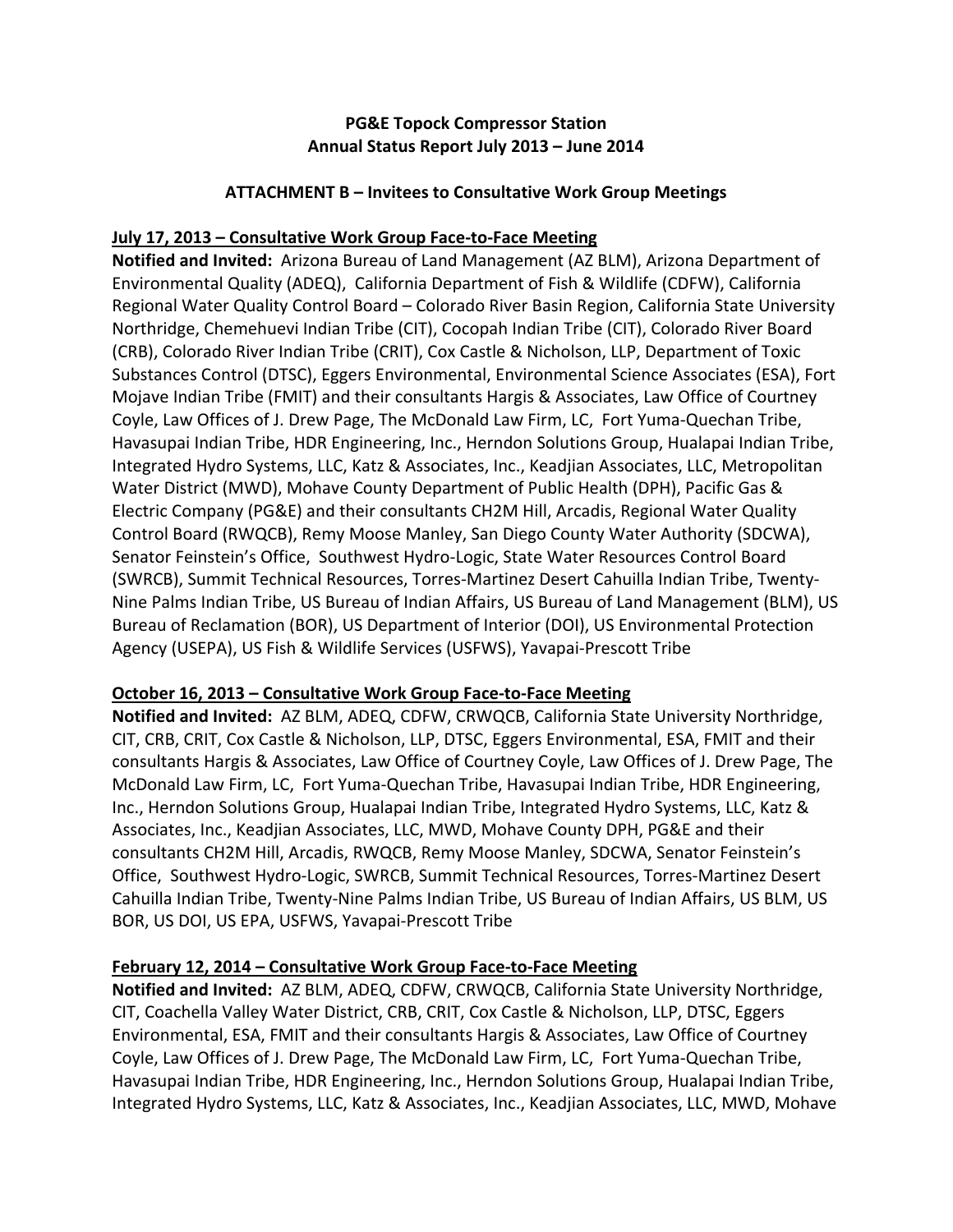County DPH, PG&E and their consultants CH2M Hill, Arcadis, RWQCB, Remy Moose Manley, SDCWA, Senator Feinstein's Office, Southwest Hydro‐Logic, SWRCB, Summit Technical Resources, Torres‐Martinez Desert Cahuilla Indian Tribe, Twenty‐Nine Palms Indian Tribe, US Bureau of Indian Affairs, US BLM, US BOR, US DOI, US EPA, USFWS, Yavapai‐Prescott Tribe

## **April 16, 2014 – Consultative Workgroup Face‐toFace Meeting**

 **Notified and Invited:** AZ BLM, ADEQ, CDFW, CRWQCB, California State University Northridge, CIT, Coachella Valley Water District, CRB, CRIT, Cox Castle & Nicholson, LLP, DTSC, Eggers Environmental, ESA, FMIT and their consultants Hargis & Associates, Law Office of Courtney Coyle, Law Offices of J. Drew Page, The McDonald Law Firm, LC, Fort Yuma‐Quechan Tribe, Havasupai Indian Tribe, HDR Engineering, Inc., Herndon Solutions Group, Hualapai Indian Tribe, Integrated Hydro Systems, LLC, Katz & Associates, Inc., Keadjian Associates, LLC, MWD, Mohave County DPH, PG&E and their consultants CH2M Hill, Arcadis, RWQCB, Remy Moose Manley, SDCWA, Senator Feinstein's Office, Southwest Hydro‐Logic, SWRCB, Summit Technical Resources, Torres‐Martinez Desert Cahuilla Indian Tribe, Twenty‐Nine Palms Indian Tribe, US Bureau of Indian Affairs, US BLM, US BOR, US DOI, US EPA, USFWS, Yavapai‐Prescott Tribe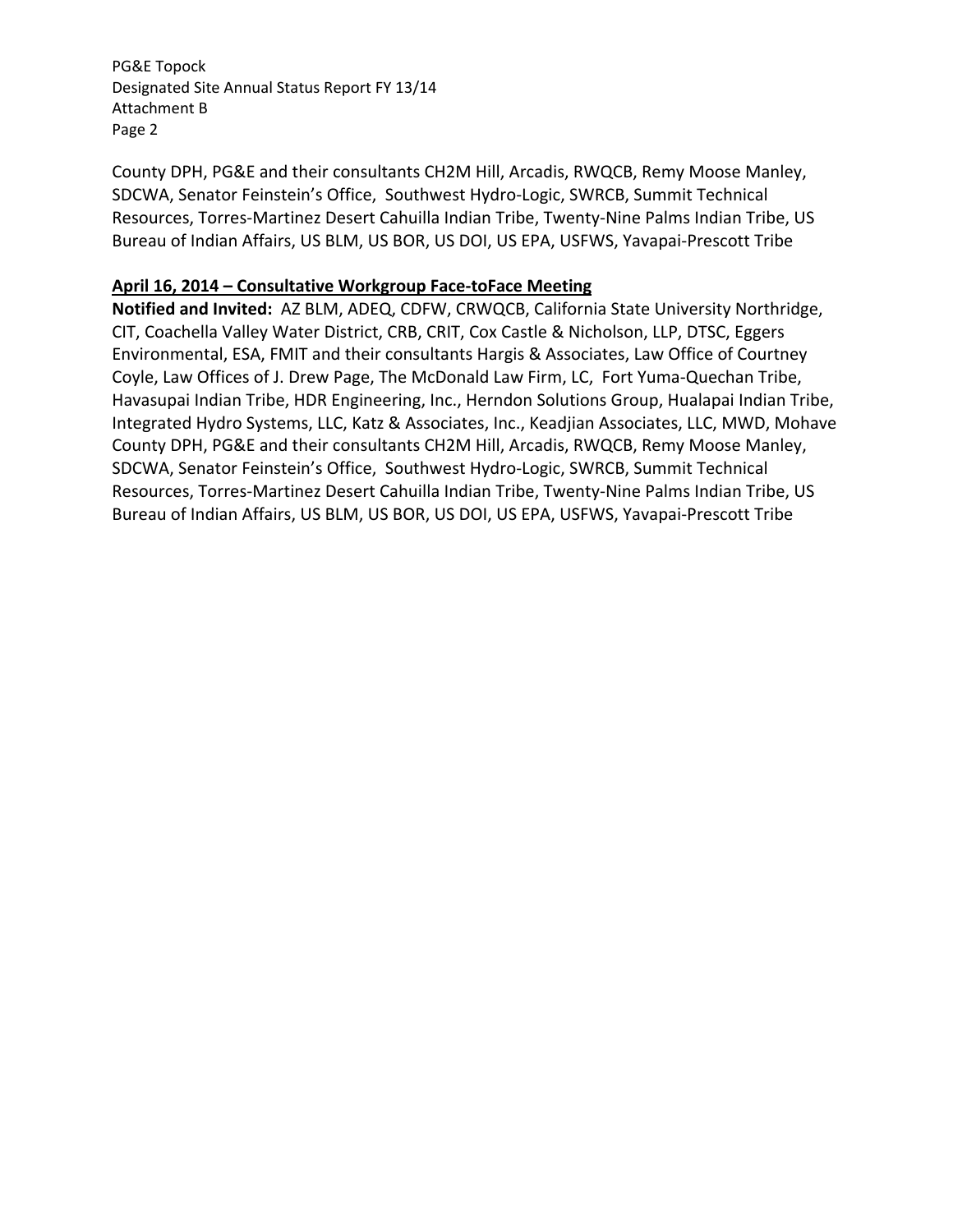# **PG&E Topock Compressor Station Annual Status Report July 2013 – June 2014**

### **ATTACHMENT C – Invitees to Sub‐Committee Meetings**

# **July 16, 2013 – Clearinghouse Task Force, Face‐to‐Face Meeting**

 **Notified and Invited:** Chemehuevi Indian Tribe (CIT), Cocopah Indian Tribe, Colorado River Indian Tribe (CRIT), Department of Toxic Substances Control (DTSC), Eggers Environmental, Fort Mojave Indian Tribe (FMIT), Hualapai Indian Tribe, Keadjian Associates, LLC, Metropolitan Water District (MWD), Pacific Gas & Electric Company (PG&E) and their consultants ARCADIS and CH2M Hill, US Department of Interior (DOI), US Bureau of Land Management (BLM)

## **July 18, 2013 – Geo/Hydro Technical Work Group Face‐To‐Face Meeting**

 **Notified and Invited:** Arizona Department of Environmental Quality (ADEQ), California Department of Fish and Wildlife (CDFW), California Regional Water Quality Control Board (RWQCB), California State University Northridge, CIT, Coachella Valley Water District, Cocopah Indian Tribe, Colorado River Board of California (CRB), CRIT, DTSC, Eggers Environmental, , FMIT, Fort Yuma‐Quechan Tribe, Hargis & Associates (H&A), Havasupai Indian Tribe, HDR Engineering, Inc., Herndon Solutions Group, Hualapai Indian Tribe, Indian Health Services (IHS), Integrated Hydro Systems, LLC, Law Office of Courtney Ann Coyle, Law Office of J. Drew Page, MWD, Mohave County Department of Public Health (DPH),PG&E and their consultants CH2M Hill and Arcadis, Quechan Indian Tribe, Rosenblum Environmental, San Diego County Water Authority (SDCWA), Southwest Hydro‐Logic, State Water Resources Control Board (SWRCB), Summit Technical Resources, Inc., The McDonald Law Firm, LC, Torres‐Martinez Tribe, Twenty‐ Nine Palms Indian Tribe, US Bureau of Indian Affairs, US DOI, US BLM, US Bureau of Reclamation (USBOR), US Environmental Protection Agency (USEPA), US Department of the Interior (DOI), US FWS, Yavapai Prescott Tribe

## **September 17, 2013 – Geo/Hydro Technical Work Group Face‐To‐Face Meeting**

 **Notified and Invited:** ADEQ, CDFW, RWQCB, California State University Northridge, CIT, Coachella Valley Water District, Cocopah Indian Tribe, CRB, CRIT, DTSC, Eggers Environmental, FMIT, Fort Yuma‐Quechan Tribe, H&A, Havasupai Indian Tribe, HDR Engineering, Inc., Herndon Solutions Group, Hualapai Indian Tribe, IHS, Integrated Hydro Systems, LLC, Law Office of Courtney Ann Coyle, Law Office of J. Drew Page, MWD, Mohave County DPH, PG&E and their consultants CH2M Hill and Arcadis, Quechan Indian Tribe, Rosenblum Environmental, SDCWA , Southwest Hydro‐Logic, SWRCB, Summit Technical Resources, Inc., The McDonald Law Firm, LC, Torres‐Martinez Tribe, Twenty‐Nine Palms Indian Tribe, US Bureau of Indian Affairs, US DOI, US BLM, US BOR, US EPA, US DOI, US FWS, Yavapai Prescott Tribe

# **September 17, 2013 – Clearinghouse Task Force, Face‐to‐Face Meeting**

 **Notified and Invited:** CIT, Cocopah Indian Tribe, CRIT, DTSC, Eggers Environmental, FMIT, Hualapai Indian Tribe, Keadjian Associates, LLC, MWD, PG&E and their consultants ARCADIS and CH2M Hill, US DOI, US BLM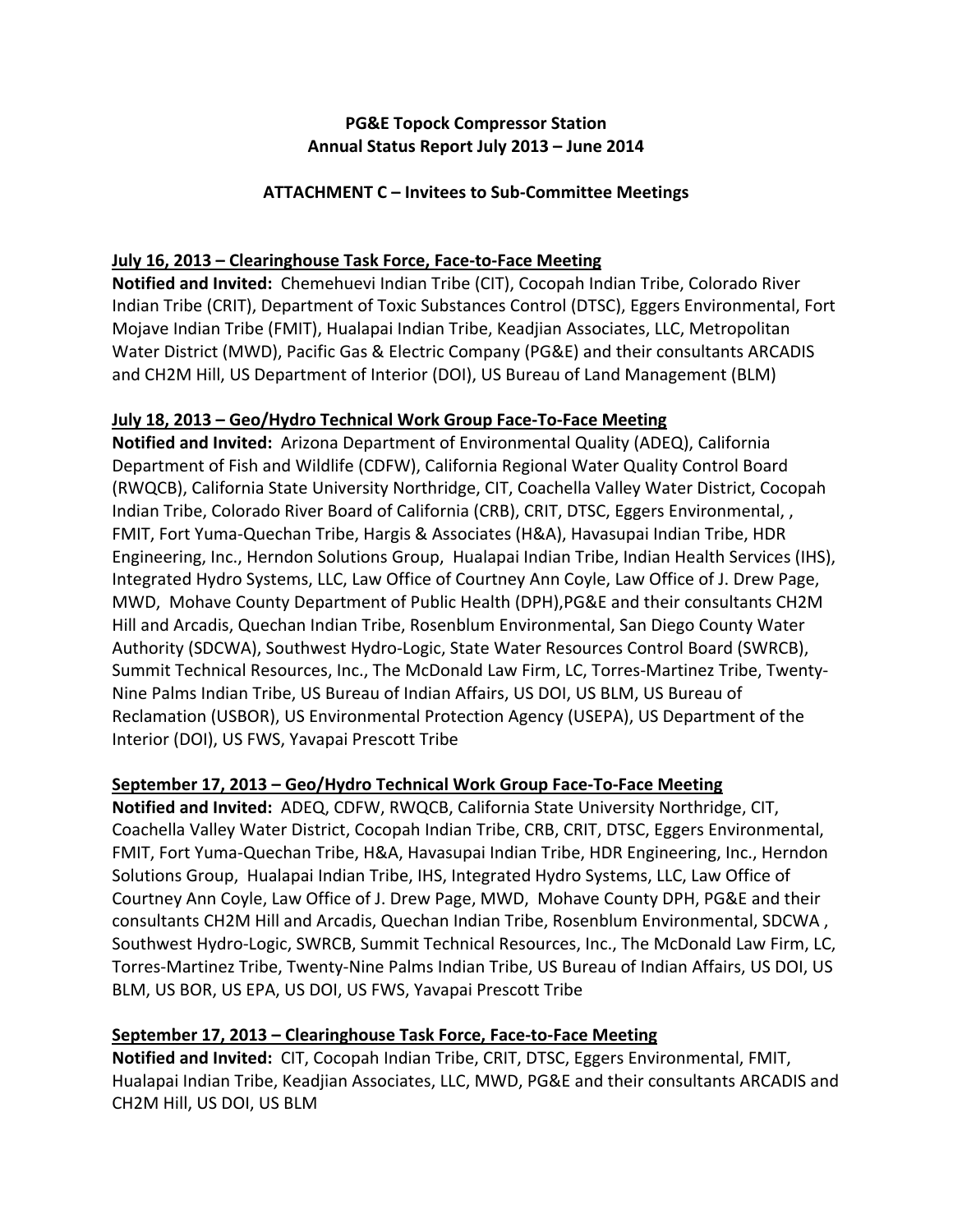### **September 18, 2013 – Geo/Hydro Technical Work Group Face‐To‐Face Meeting**

 **Notified and Invited:** ADEQ, CDFW, RWQCB, California State University Northridge, CIT, Coachella Valley Water District, Cocopah Indian Tribe, CRB, CRIT, DTSC, Eggers Environmental, FMIT, Fort Yuma‐Quechan Tribe, H&A, Havasupai Indian Tribe, HDR Engineering, Inc., Herndon Solutions Group, Hualapai Indian Tribe, IHS, Integrated Hydro Systems, LLC, Law Office of Courtney Ann Coyle, Law Office of J. Drew Page, MWD, Mohave County DPH, PG&E and their consultants CH2M Hill and Arcadis, Quechan Indian Tribe, Rosenblum Environmental, SDCWA , Southwest Hydro‐Logic, SWRCB, Summit Technical Resources, Inc., The McDonald Law Firm, LC, Torres‐Martinez Tribe, Twenty‐Nine Palms Indian Tribe, US Bureau of Indian Affairs, US DOI, US BLM, US BOR, US EPA, US DOI, US FWS, Yavapai Prescott Tribe

### **October 15, 2013 – Clearinghouse Task Force, Face‐to‐Face Meeting**

 **Notified and Invited:** CIT, Cocopah Indian Tribe, CRIT, DTSC, Eggers Environmental, FMIT, Hualapai Indian Tribe, Keadjian Associates, LLC, MWD, PG&E and their consultants ARCADIS and CH2M Hill, US DOI, US BLM

#### **October 16, 2013 – Geo/Hydro Technical Work Group Face‐To‐Face Meeting**

 **Notified and Invited:** ADEQ, CDFW, RWQCB, California State University Northridge, CIT, Coachella Valley Water District, Cocopah Indian Tribe, CRB, CRIT, DTSC, Eggers Environmental, FMIT, Fort Yuma‐Quechan Tribe, H&A, Havasupai Indian Tribe, HDR Engineering, Inc., Herndon Solutions Group, Hualapai Indian Tribe, IHS, Integrated Hydro Systems, LLC, Law Office of Courtney Ann Coyle, Law Office of J. Drew Page, MWD, Mohave County DPH, PG&E and their consultants CH2M Hill and Arcadis, Quechan Indian Tribe, Rosenblum Environmental, SDCWA , Southwest Hydro‐Logic, SWRCB, Summit Technical Resources, Inc., The McDonald Law Firm, LC, Torres‐Martinez Tribe, Twenty‐Nine Palms Indian Tribe, US Bureau of Indian Affairs, US DOI, US BLM, US BOR, US EPA, US DOI, US FWS, Yavapai Prescott Tribe

#### **October 17, 2013 – Geo/Hydro Technical Work Group Face‐To‐Face Meeting**

 **Notified and Invited:** ADEQ, CDFW, RWQCB, California State University Northridge, CIT, Coachella Valley Water District, Cocopah Indian Tribe, CRB, CRIT, DTSC, Eggers Environmental, FMIT, Fort Yuma‐Quechan Tribe, H&A, Havasupai Indian Tribe, HDR Engineering, Inc., Herndon Solutions Group, Hualapai Indian Tribe, IHS, Integrated Hydro Systems, LLC, Law Office of Courtney Ann Coyle, Law Office of J. Drew Page, MWD, Mohave County DPH, PG&E and their consultants CH2M Hill and Arcadis, Quechan Indian Tribe, Rosenblum Environmental, SDCWA , Southwest Hydro‐Logic, SWRCB, Summit Technical Resources, Inc., The McDonald Law Firm, LC, Torres‐Martinez Tribe, Twenty‐Nine Palms Indian Tribe, US Bureau of Indian Affairs, US DOI, US BLM, US BOR, US EPA, US DOI, US FWS, Yavapai Prescott Tribe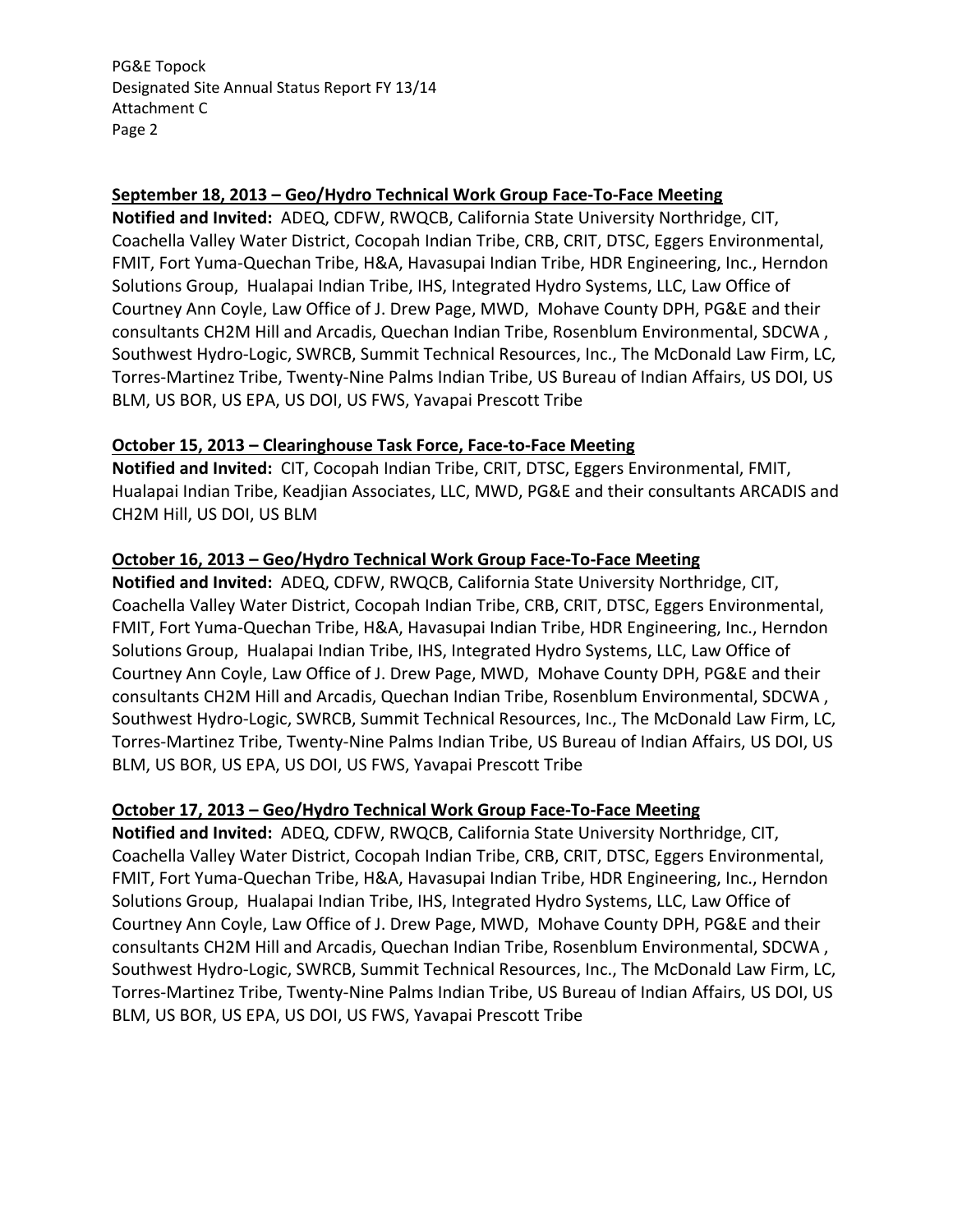### **November 19, 2013 – Clearinghouse Task Force, Face‐to‐Face Meeting**

 **Notified and Invited:** CIT, Cocopah Indian Tribe, CRIT, DTSC, Eggers Environmental, FMIT, Hualapai Indian Tribe, Keadjian Associates, LLC, MWD, PG&E and their consultants ARCADIS and CH2M Hill, US DOI, US BLM

## **December 17, 2013 – Clearinghouse Task Force, Face‐to‐Face Meeting**

 **Notified and Invited:** CIT, Cocopah Indian Tribe, CRIT, DTSC, Eggers Environmental, FMIT, Hualapai Indian Tribe, Keadjian Associates, LLC, MWD, PG&E and their consultants ARCADIS and CH2M Hill, US DOI, US BLM

### **December 17, 2013 – Geo/Hydro Technical Work Group Face‐To‐Face Meeting**

 **Notified and Invited:** ADEQ, CDFW, RWQCB, California State University Northridge, CIT, Coachella Valley Water District, Cocopah Indian Tribe, CRB, CRIT, DTSC, Eggers Environmental, FMIT, Fort Yuma‐Quechan Tribe, H&A, Havasupai Indian Tribe, HDR Engineering, Inc., Herndon Solutions Group, Hualapai Indian Tribe, IHS, Integrated Hydro Systems, LLC, Law Office of Courtney Ann Coyle, Law Office of J. Drew Page, MWD, Mohave County DPH, PG&E and their consultants CH2M Hill and Arcadis, Quechan Indian Tribe, Rosenblum Environmental, SDCWA , Southwest Hydro‐Logic, SWRCB, Summit Technical Resources, Inc., The McDonald Law Firm, LC, Torres‐Martinez Tribe, Twenty‐Nine Palms Indian Tribe, US Bureau of Indian Affairs, US DOI, US BLM, US BOR, US EPA, US DOI, US FWS, Yavapai Prescott Tribe

#### **December 18, 2013 – Geo/Hydro Technical Work Group Face‐To‐Face Meeting**

 **Notified and Invited:** ADEQ, CDFW, RWQCB, California State University Northridge, CIT, Coachella Valley Water District, Cocopah Indian Tribe, CRB, CRIT, DTSC, Eggers Environmental, FMIT, Fort Yuma‐Quechan Tribe, H&A, Havasupai Indian Tribe, HDR Engineering, Inc., Herndon Solutions Group, Hualapai Indian Tribe, IHS, Integrated Hydro Systems, LLC, Law Office of Courtney Ann Coyle, Law Office of J. Drew Page, MWD, Mohave County DPH, PG&E and their consultants CH2M Hill and Arcadis, Quechan Indian Tribe, Rosenblum Environmental, SDCWA , Southwest Hydro‐Logic, SWRCB, Summit Technical Resources, Inc., The McDonald Law Firm, LC, Torres‐Martinez Tribe, Twenty‐Nine Palms Indian Tribe, US Bureau of Indian Affairs, US DOI, US BLM, US BOR, US EPA, US DOI, US FWS, Yavapai Prescott Tribe

## **January 23, 2014 – Geo/Hydro Technical Work Group Phone Meeting**

 **Notified and Invited:** ADEQ, CDFW, RWQCB, California State University Northridge, CIT, Coachella Valley Water District, Cocopah Indian Tribe, CRB, CRIT, DTSC, Eggers Environmental, FMIT, Fort Yuma‐Quechan Tribe, H&A, Havasupai Indian Tribe, HDR Engineering, Inc., Herndon Solutions Group, Hualapai Indian Tribe, IHS, Integrated Hydro Systems, LLC, Law Office of Courtney Ann Coyle, Law Office of J. Drew Page, MWD, Mohave County DPH, PG&E and their consultants CH2M Hill and Arcadis, Quechan Indian Tribe, Rosenblum Environmental, SDCWA , Southwest Hydro‐Logic, SWRCB, Summit Technical Resources, Inc., The McDonald Law Firm, LC, Torres‐Martinez Tribe, Twenty‐Nine Palms Indian Tribe, US Bureau of Indian Affairs, US DOI, US BLM, US BOR, US EPA, US DOI, US FWS, Yavapai Prescott Tribe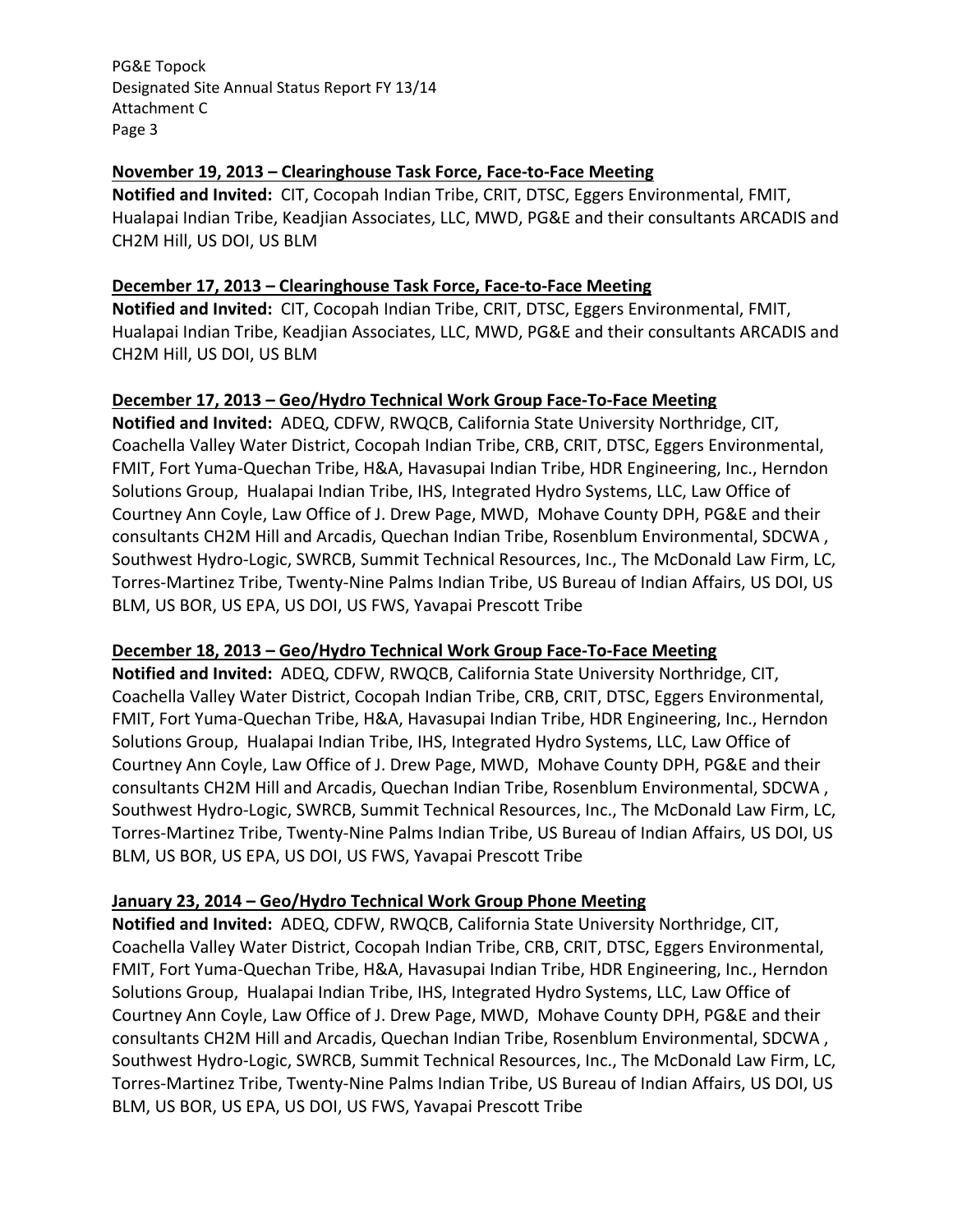## **February 11, 2014 – Geo/Hydro Technical Work Group Face‐to‐Face Meeting**

 **Notified and Invited:** ADEQ, CDFW, RWQCB, California State University Northridge, CIT, Coachella Valley Water District, Cocopah Indian Tribe, CRB, CRIT, DTSC, Eggers Environmental, FMIT, Fort Yuma‐Quechan Tribe, H&A, Havasupai Indian Tribe, HDR Engineering, Inc., Herndon Solutions Group, Hualapai Indian Tribe, IHS, Integrated Hydro Systems, LLC, Law Office of Courtney Ann Coyle, Law Office of J. Drew Page, MWD, Mohave County DPH, PG&E and their consultants CH2M Hill and Arcadis, Quechan Indian Tribe, Rosenblum Environmental, SDCWA , Southwest Hydro‐Logic, SWRCB, Summit Technical Resources, Inc., The McDonald Law Firm, LC, Torres‐Martinez Tribe, Twenty‐Nine Palms Indian Tribe, US Bureau of Indian Affairs, US DOI, US BLM, US BOR, US EPA, US DOI, US FWS, Yavapai Prescott Tribe

## **February 13, 2014 – Clearinghouse Task Force, Face‐to‐Face Meeting**

 **Notified and Invited:** CIT, Cocopah Indian Tribe, CRIT, DTSC, Eggers Environmental, FMIT, Hualapai Indian Tribe, Keadjian Associates, LLC, MWD, PG&E and their consultants ARCADIS and CH2M Hill, US DOI, US BLM

### **March 18, 2014 – Clearinghouse Task Force, Face‐to‐Face Meeting**

 **Notified and Invited:** CIT, Cocopah Indian Tribe, CRIT, DTSC, Eggers Environmental, FMIT, Hualapai Indian Tribe, Keadjian Associates, LLC, MWD, PG&E and their consultants ARCADIS and CH2M Hill, US DOI, US BLM

## **March 19, 2014 – Geo/Hydro Technical Workgroup Face‐To‐Face Meeting**

 **Notified and Invited:** ADEQ, CDFW, RWQCB, California State University Northridge, CIT, Coachella Valley Water District, Cocopah Indian Tribe, CRB, CRIT, DTSC, Eggers Environmental, FMIT, Fort Yuma‐Quechan Tribe, H&A, Havasupai Indian Tribe, HDR Engineering, Inc., Herndon Solutions Group, Hualapai Indian Tribe, IHS, Integrated Hydro Systems, LLC, Law Office of Courtney Ann Coyle, Law Office of J. Drew Page, MWD, Mohave County DPH, PG&E and their consultants CH2M Hill and Arcadis, Quechan Indian Tribe, Rosenblum Environmental, SDCWA , Southwest Hydro‐Logic, SWRCB, Summit Technical Resources, Inc., The McDonald Law Firm, LC, Torres‐Martinez Tribe, Twenty‐Nine Palms Indian Tribe, US Bureau of Indian Affairs, US DOI, US BLM, US BOR, US EPA, US DOI, US FWS, Yavapai Prescott Tribe

## **April 15, 2014 – Clearinghouse Task Force Face‐To‐Face Meeting**

 **Notified and Invited:** CIT, Cocopah Indian Tribe, CRIT, DTSC, Eggers Environmental, FMIT, Hualapai Indian Tribe, Keadjian Associates, LLC, MWD, PG&E and their consultants ARCADIS and CH2M Hill, US DOI, US BLM

## **April 17, 2014 – Geo/Hydro Technical Workgroup Face‐To‐Face Meeting**

 **Notified and Invited:** ADEQ, CDFW, RWQCB, California State University Northridge, CIT, Coachella Valley Water District, Cocopah Indian Tribe, CRB, CRIT, DTSC, Eggers Environmental, FMIT, Fort Yuma‐Quechan Tribe, H&A, Havasupai Indian Tribe, HDR Engineering, Inc., Herndon